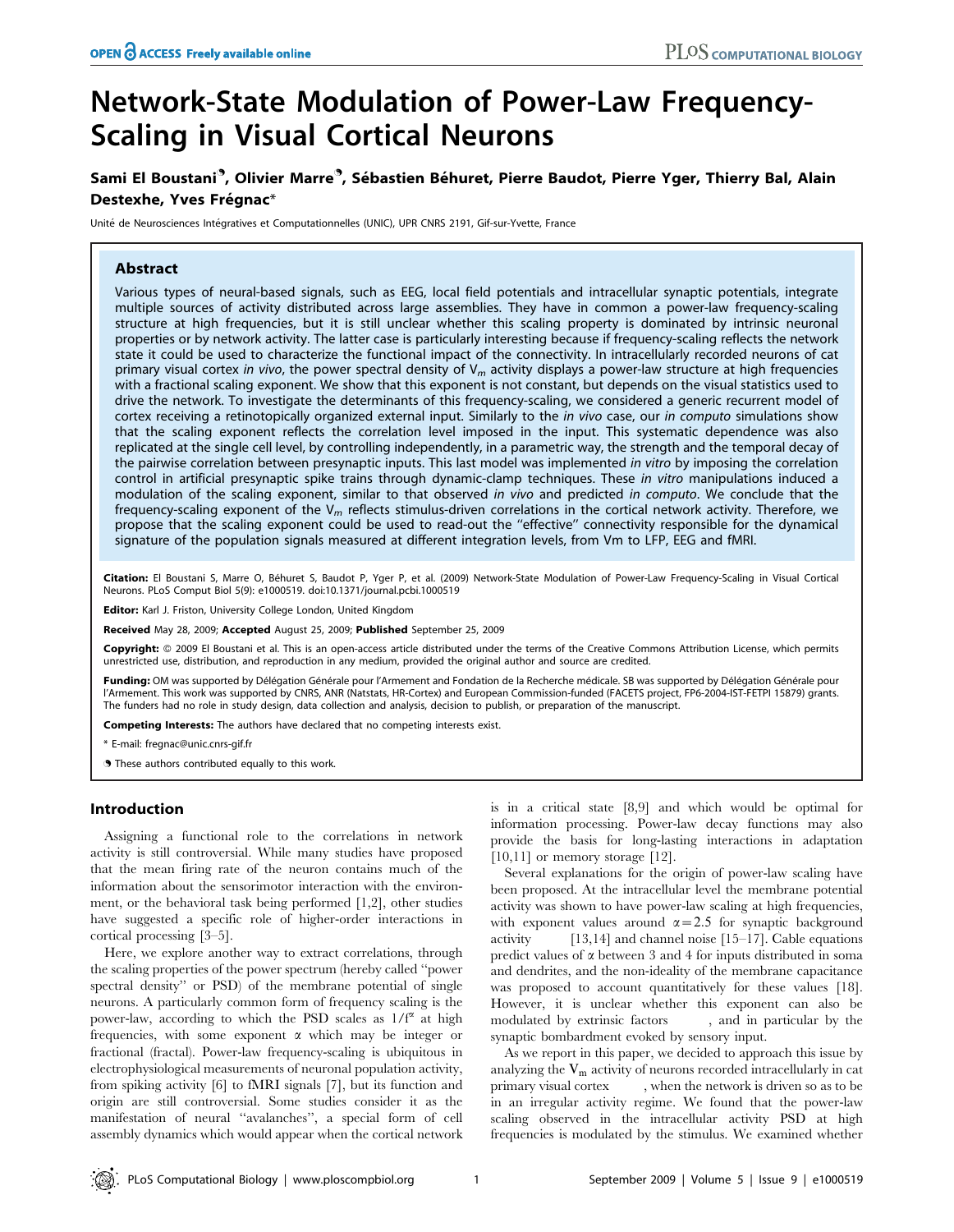## Author Summary

Intracellular recording of neocortical neurons provides an opportunity of characterizing the statistical signature of the synaptic bombardment to which it is submitted. Indeed the membrane potential displays intense fluctuations which reflect the cumulative activity of thousands of input neurons. In sensory cortical areas, this measure could be used to estimate the correlational structure of the external drive. We show that changes in the statistical properties of network activity, namely the local correlation between neurons, can be detected by analyzing the power spectrum density (PSD) of the subthreshold membrane potential. These PSD can be fitted by a power-law function  $1/f^{\prime}$  in the upper temporal frequency range. In vivo recordings in primary visual cortex show that the  $\alpha$ exponent varies with the statistics of the sensory input. Most remarkably, the exponent observed in the ongoing activity is indistinguishable from that evoked by natural visual statistics. These results are emulated by models which demonstrate that the exponent  $\alpha$  is determined by the local level of correlation imposed in the recurrent network activity. Similar relationships are also reproduced in cortical neurons recorded in vitro with artificial synaptic inputs by controlling in computo the level of correlation in real time.

the scaling exponent variations observed can be accounted for by theoretical models  $\epsilon$ , using paradigms where the correlation among inputs can be modulated. First, we designed a recurrent network model composed of a thalamic and a cortical layer and showed that when varying the correlation of the thalamic input to the cortical layer power-law exponent modulations were consistent with the results. The scaling exponent thus reflects in this model a specific correlational state of the network imposed by the input. We then dissected out those aspects in the activity impinging on the recorded neuron that can modulate the scaling exponent, and also explored the alternative hypothesis that intrinsic properties of the individual neuron are sufficient to explain the observed modulation. For this purpose, we applied different correlated synaptic inputs to neuron models. This confirmed that a change in the correlation of the synaptic input can modify the power-law exponent. Finally, we investigated this paradigm in cortical neurons using the dynamic-clamp technique and confirmed the results obtained with computational models. We discuss how these results are consistent with the theory that the power-law exponent modulation reflects changes in the correlation state of the network activity.

## Results

## Stimulus Dependence of Frequency Scaling in V1

15 neurons were recorded intracellularly in the primary visual cortex of the anesthetized and paralyzed cat (see Materials and Methods). Each neuron was recorded while presenting four fullfield stimuli through the dominant eye (Fig. 1): a drifting grating at the cell's optimal orientation and spatial frequency (DG), a high spatial definition dense noise (DN), a natural image animated with a simulated eye movement sequence (NI), and a grating animated with the same eye movement sequence (GEM). After removing the spikes from the  $V_m$  signals by interpolation, we computed their PSDs (see Materials and Methods). These PSDs systematically exhibit a scaling behaviour in a broad, high-frequency band. To extract the scaling exponent, we fitted a linear function to the loglog representation of the PSD, for a range of frequencies from 75

to 200 Hz (Fig. 2B), where the quality of the linear fit is high (mean correlation coefficient  $r=0.95$ ). Note that this chosen band is also above the frequencies at which synaptic and membrane filtering cut-off appear [19].

Figure 2A shows the PSDs of the intracellular responses to the four stimuli for the same cell. In the log-log scale representation we observed a dependence of the slope, and hence the frequencyscaling exponent, on the stimulus. To confirm these effects at the population level, we compared for each cell the values of the exponent between pairs of stimuli. Figure 2C shows the comparison between stimuli DG and NI for each cell, and averaged over trials. Although the absolute value of the exponent was highly variable from cell to cell (ranging from 2.0 to 3.5), it was systematically lower, for the same cell, for NI than for DG (paired Wilcoxon test,  $p \le 0.003$ ). The magnitude of this difference was much larger than the standard error of the mean (SEM) among the different trials for the same protocol.

We checked whether the value of the exponent could be correlated with the recorded cell's averaged  $V_m$  or firing rate. The corresponding correlation coefficients were computed for each stimulus and then averaged together. We found that neither the firing rate ( $r=0.13$ ) nor the averaged  $V_m$  ( $r=0.2$ ) were correlated enough to explain the variations of scaling exponent (although these weak correlations were marginally significant ( $p \le 0.07$ ), except for the NI protocol where no correlation was found).

We also estimated whether these systematic modulations were visible at the spiking level, or present only at the  $V_m$  level. We computed the Fano factor exponent (see Materials and Methods) for the spiking responses. In contrast to the frequencyscaling of the  $V_m$ , we did not observe any consistent variation of the spiking scaling-exponent with the visual stimulus. Moreover, there was no significant correlation between the  $V_m$  and the spiking scaling exponents ( $r = 0.2$ ,  $p \ge 0.1$ ).

In some cells, the same protocol was repeated consecutively, interleaved with 2–3 s of spontaneous activity. We could not see any consistent difference between the power law exponents of the first trial and the others. This means that the dynamics reflected by the power law exponent appear in less than 10 seconds.

These results indicate that the changes of frequency-scaling for the same cell as a function of the stimulus context are mainly determined by the differences in the visual stimulus statistics. Based on the comparison of the frequency-scaling exponents between all possible pairs of stimuli, we divided the stimuli into 2 groups. The exponents obtained from the intracellular responses to DG and GEM were not significantly different from each other but differed significantly from those obtained with NI and DN. We summarized these results by computing the relative changes from DN to the other protocols (Fig. 2D).

For a subset of cells, we also presented three additional stimuli designed as surrogates of the natural stimulus. The ''Spatial Random'' stimulus is composed of the natural image ''scrambled'' by randomizing the phases of its Fourier coefficients and animated with the same sequence of eye movements. The "Time Random" stimulus is composed of the natural image animated with a similarly ''phase-scrambled'' version of the eye movement trajectory. Finally, the ''space and time random'' stimulus is composed of the scrambled image animated with the scrambled eye movements (plotted as Natural Image Surrogate or NIS in Fig. 2D). These three stimuli evoke power-law exponents similar to the DN protocol (no significant difference, Wilcoxon paired test,  $p \ge 0.32$ ,  $p \ge 0.014$ ,  $p \ge 0.13$  respectively, and see Fig. 2D for the third surrogate). Even though we did not see a significant difference between NI and DN or between DN and NIS, there is a significant difference between NI and NIS, the latter being the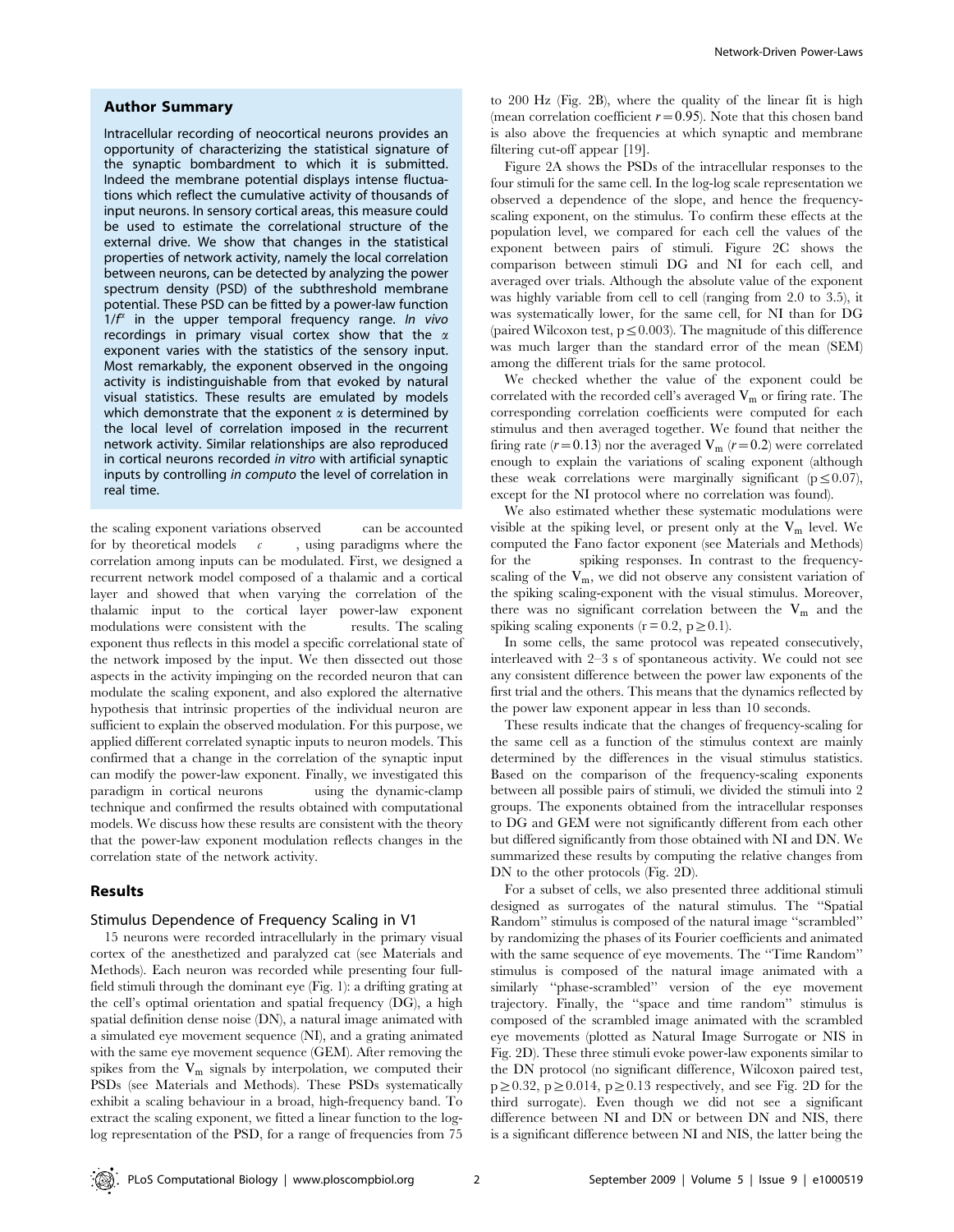

Figure 1. Protocols of visual context dependence. A: Stimuli used in the in vivo experiments. From left to right: Drifting Grating (DG): a sinusoidal grating with optimal spatial frequency and orientation, drifting at optimal frequency; Grating & Eye Movements (GEM): the same grating animated by a trajectory simulating the dynamics of eye movements; Natural Image & Eye Movements (NI): a natural image animated by the same trajectory mimicking eye movements; Dense Noise (DN): a dense noise of high spatial and temporal definition. All these stimuli were full-field and presented monocularly in the dominant eye. B: examples of intracellular responses of the same cell to the NI (top trace) and the DG (bottom trace) stimuli (data from Baudot, Marre, Levy, Monier and Frégnac, submitted; Baudot et al., 2004; Frégnac et al., 2005). doi:10.1371/journal.pcbi.1000519.g001

same stimulus with reduced phase coherence (Wilcoxon paired test,  $p \le 0.003$ ,  $p \le 0.003$ ,  $p \le 0.006$  respectively for the three surrogate stimuli).

From this study, we concluded that the value of the frequencyscaling exponent of the intracellular signal is strongly dependent on the visual input. It is interesting to note that the scaling exponent always seems to be smaller when the stimulus is less correlated (DN being the extreme case where there is no correlation in the stimulus).

## Spontaneous Activity

We applied the frequency-scaling analysis to periods of spontaneous activity recorded in the same cells. Comparison between the frequency-scaling exponent of Spontaneous Activity (SA) and those in response to the five different stimuli was also performed at the population level. We observed a systematic increase from SA to the DG and GEM stimuli (Fig. 2D and Fig. 2F; paired rank Wilcoxon test,  $p \le 0.0003$ ; the average difference between paired data SA-DG or SA-GEM is significantly different from zero, t-test,  $p \leq 0.0001$ ). In contrast, the SA frequency-scaling exponents are similar to those for

DN, NIS and NI (Fig. 2E; for NI  $r = 0.81$ , paired rank Wilcoxon test,  $p \geq 0.5$ ; slope = 0.82; the average difference between paired data SA-NI or SA-DN is not significantly different from zero, t-test,  $p \ge 0.1$ ).

## Multifractal Analysis

To estimate how much the frequency-scaling exponent tells us about the multiscale statistics of the intracellular signal, we performed a multifractal analysis (see Materials and Methods). We therefore computed the two first moments of the singularity spectrum over the different cells and protocols.

The first moment is linearly related to the frequency-scaling exponent measured on the PSD [20]. The respective values were indeed correlated over the population. The second moment is slightly above 0 for the four protocols (DG:  $0.0757 \pm 0.1035$ , GEM:  $0.0816 + 0.1062$ , NI:  $0.1018 + 0.1244$ , NIS:  $0.0680 + 0.0909$  and DN:  $0.0755 \pm 0.1015$ ), while no significant differences were found between protocols. The intracellular signal is thus very close to a monofractal process, exhibiting self-similar behaviour. Furthermore, the first-order part of the singularity spectrum is the only one which varies with the visual stimulation. The functional sensitivity of our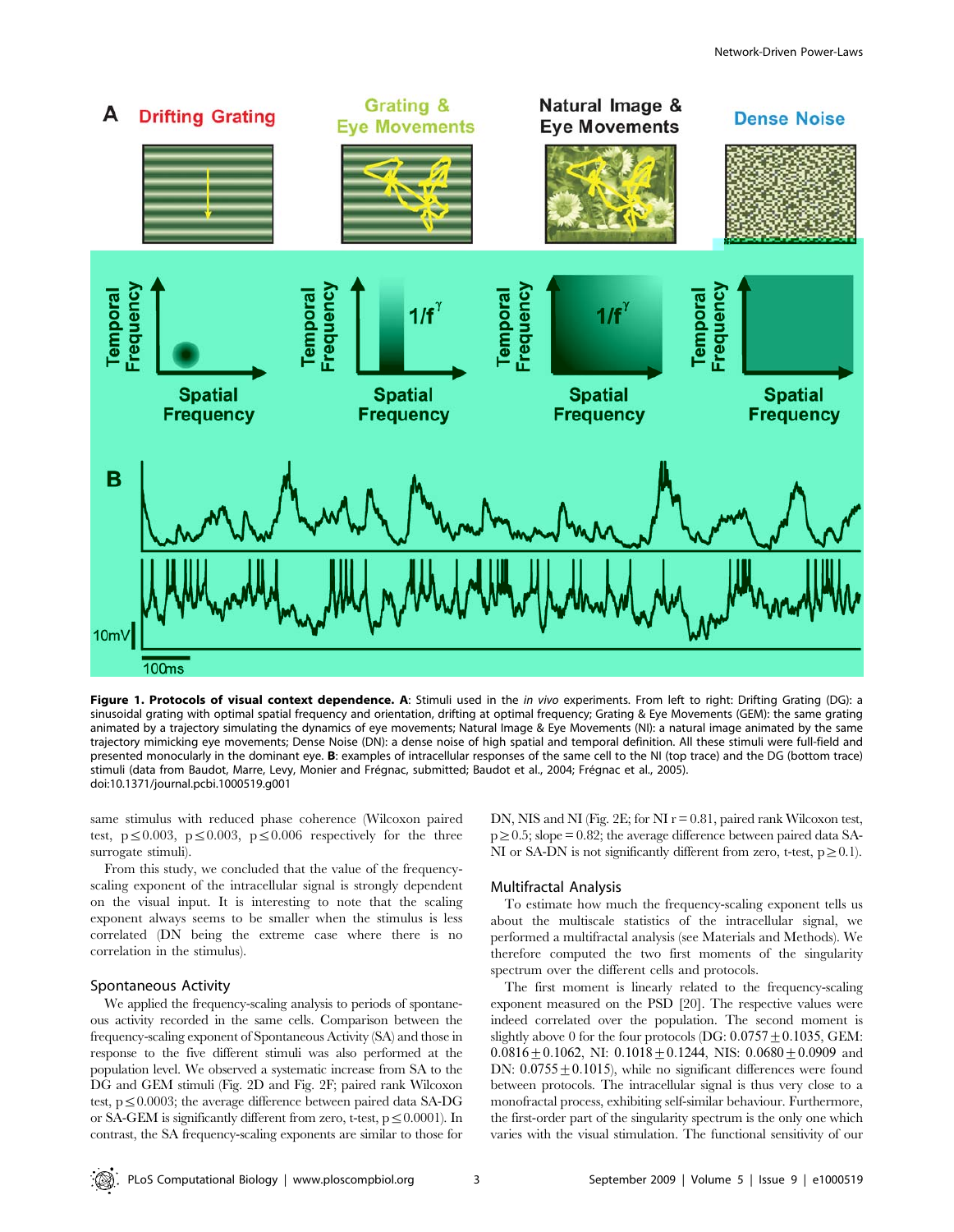

Figure 2. Change of frequency-scaling according to visual context. A Power spectral density (PSD) for a given cell in response to the four different stimuli presented in Fig. 1. The traces have been normalized so as to obtain the same value at 40 Hz, for the sake of clarity. B Illustration of the linear fit between 75 and 200 Hz for the dense noise protocol. The power-law scaling region extends beyond those frequencies but is affected by synaptic filtering at low frequencies and by noise artefacts at high frequencies. C Frequency scaling exponent comparison between DG and NI stimuli for each cell. The error bars represent the standard error of the mean (SEM) on the estimation of the frequency-scaling exponent across the 10 repetitions for each stimulus. The black abscissa line indicates equality between the DG and NI condition. D Population analysis relative to the DN case. Each bar indicates the percentage of variation from the DN frequency-scaling exponent. The asterisks (\*) indicate a significant difference over the population of cells between the frequency-scaling exponents in response to DN and a given stimulus (paired Wilcoxon test,  $p<0.005$ ). The fourth bar represents the relative change between the spontaneous activity (SA) and the DN condition. E Comparison between the frequency-scaling exponent measured during NI stimulation and spontaneous activity (SA) for each cell. The black line indicates equality. F Same comparison than E between DG and SA.

doi:10.1371/journal.pcbi.1000519.g002

multiscale statistics can be reduced to the power-law behaviour of the Vm trace.

considered networks with topographically organized connectivity where each neuron is connected to its neighbours according to a Gaussian distribution (Fig. 3A).

# Frequency Scaling in a Simple Retinotopic Cortical Model

To study the effect of correlated input, we considered a simple model of a cortical network fed by an input with a controlled level of synchrony. This model was shown to be sufficient to reproduce the frequency-scaling exponent modulation measured above. In order to mimic the cortical network and the retinotopy of the input, we simulated topographically-connected networks of excitatory and inhibitory neurons using integrate-and-fire models and conductance-based synapses (see Materials and Methods). We

The stimuli used during experiments have different levels of correlation (Fig. 1A): the DG stimulus is highly correlated across space and time (one Dirac impulse in the spatio-temporal spectral plane), while the DN is, by definition, fully uncorrelated (flat spectrum in space and time). We chose to stimulate the recurrent network model with inputs having different levels of synchrony. The visually driven thalamic inputs project in a local region of space (Fig. 3A), and the cortical response is thus the product of both the thalamic input and the recurrently mediated activity. The different levels of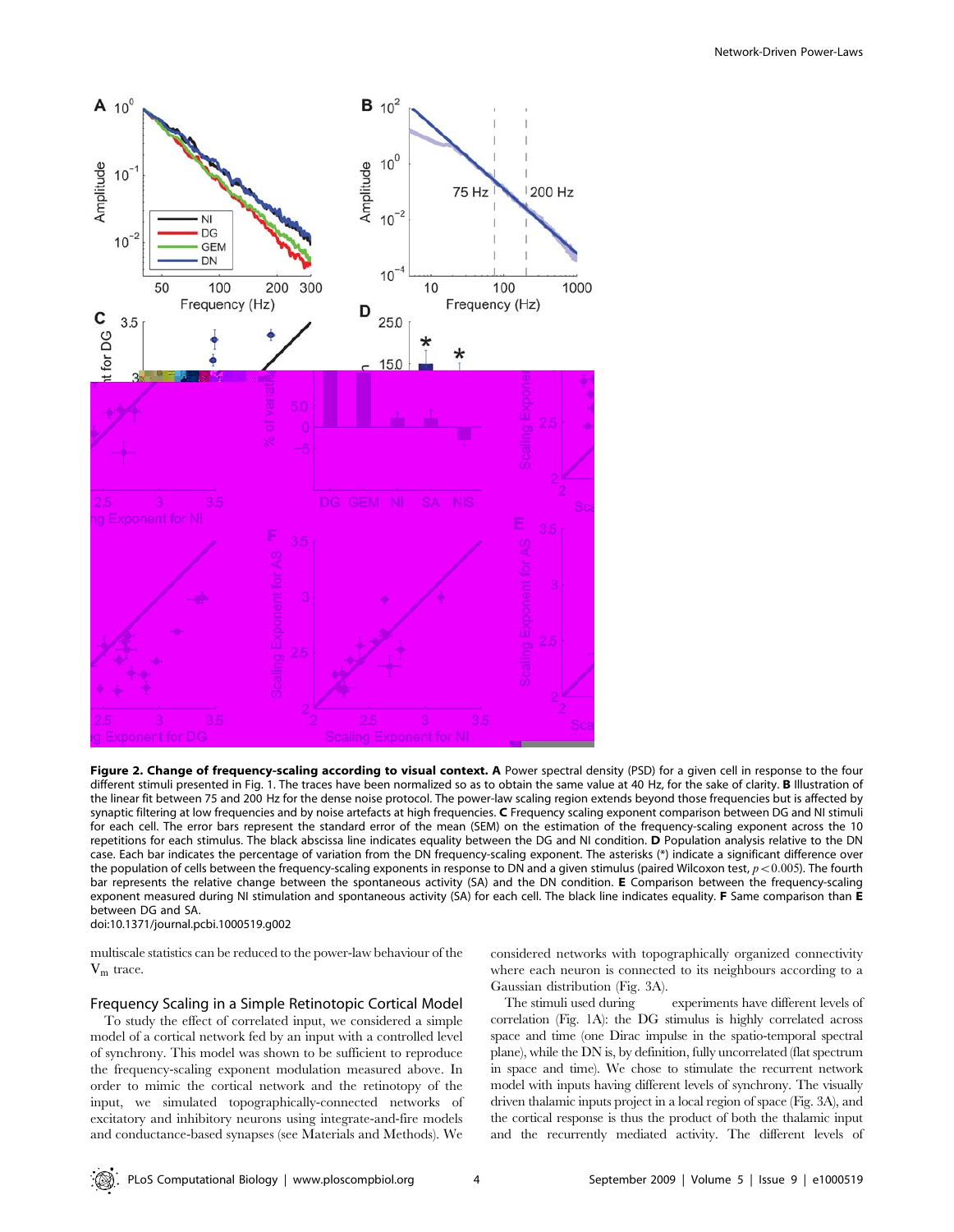

Figure 3. Modulation of the frequency-scaling in a recurrent network model with inputs of variable synchrony and spread. A Schematic representation of the network structure and connectivity. The cortical (lower sheet, blue and red neurons) and thalamic input (upper sheet, yellow neurons) layer-like networks (1  $mm^2$ ) face each other. The cortical neurons are locally connected together, according to a Gaussian distribution  $(\sigma_c = 0.15 \text{ mm})$  and the retino-thalamic input projects its synaptic connections on the cortical layer through a narrower Gaussian distribution ( $\sigma_1 = 0.05$  mm). B Example of raster plots in the cortical layer in response to two thalamic input synchrony levels (top: synchrony of 0%; bottom: synchrony of 10%). C Mean firing rate (top) and coefficient of variation (bottom) of the cortical layer response to thalamic inputs of different synchrony levels. For each simulation, twenty neurons were randomly chosen among the network population to estimate error bars.  $\mathbf{D} V_{m}$  (top) and  $G_{\text{exc}}$  (bottom) frequency-scaling exponents as functions of the input synchrony. Bars indicate standard deviations of the scaling exponent values. E Averaged spatial cross-correlation between neuronal activities as a function of the distance between pairs of neurons, for different input synchrony levels, normalized by the total area of the distant-dependent cross-correlation function. Inset: same graph without the normalisation. F values of the  $V<sub>m</sub>$  frequency-scaling exponent as a function of the coefficient of correlation integrated over distance. Inset: values of the frequency-scaling exponent as a function of the correlation extent in the network activity (see text). The same results are shown in red for an infinite spread of the thalamic input. doi:10.1371/journal.pcbi.1000519.g003

synchrony give rise to responses in the cortical area with different structures (Fig. 3B), although the mean firing rate and the coefficient of variation of the cortical activity remain roughly constant over the different levels of input synchrony (Fig. 3C). In particular, the cortical layer displays spontaneous waves of activity with an irregular and low frequency firing regime (rate  $\simeq$  4 Hz and ISI CV $\simeq$  1) when there is no synchrony within the thalamic discharge. The presence of correlation in the external input disrupts these waves and creates synchronous firing in the cortical layer (Fig. 3B).

The frequency-scaling exponent in the model was estimated from the  $V_m$  traces of twenty cells (see Materials and Methods).

The values of the  $V_m$  and  $G_{exc}$  frequency-scaling exponents both increased when the input synchrony increased (Fig. 3D). This also held for the inhibitory conductance  $G_{\text{init}}$  which behaved as its excitatory counterpart (data not shown). This is consistent with the

results where stimuli with more correlation (DG, GEM) evoke higher values of the scaling-exponent than the ''decorrelated'' stimuli (NI, NIS and DN).

#### Determinants of the Scaling Exponent

We next examined which features of the network activity structure could be related to this modulation of the scaling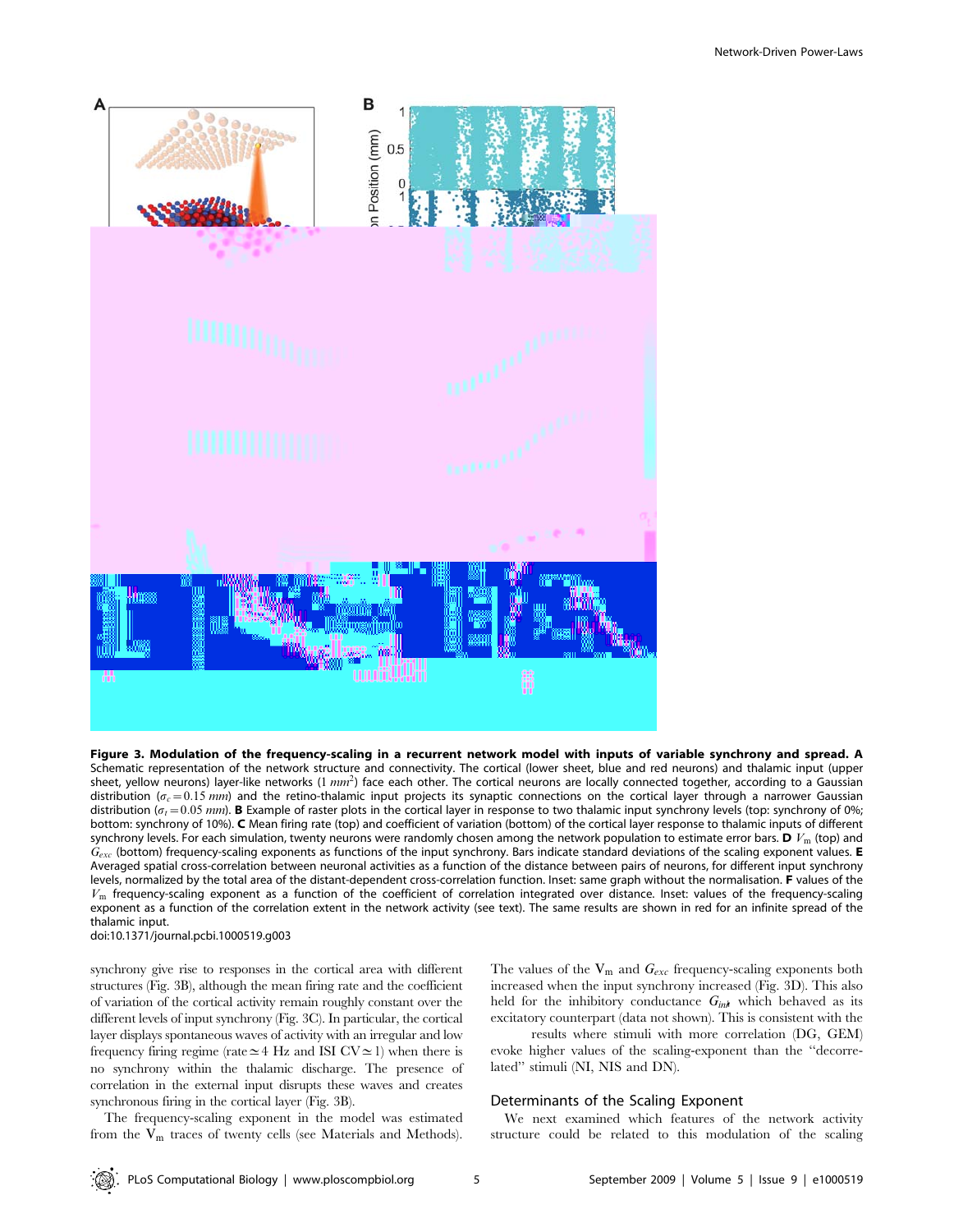exponent. Fig. 3E shows the spatial pairwise cross-correlation between pairs of neuron as a function of the interneuronal distance, for different levels of the input synchrony. The increase in input synchrony resulted in two simultaneous changes: a global increase of the cross-correlation values (Fig. 3E, inset) as well as a flatter spread profile over larger distances; when normalizing by the integral of the correlation over distance, it appears that the falloff of the cross-correlation function (CC) is steeper for lower levels of synchrony (Fig. 3E). In summary, the different levels of input synchrony modulate not only the global level of the correlation in the cortical network, but also its topographic extent and distance dependence.

We next quantified the two features of the network activity that are modulated by the input synchrony and compared their modulation to that of the  $V_m$  exponent. We first compared the  $V_m$ exponent values to the  $e$  a  $e$   $d$   $c$   $e$   $a$   $\theta$ , defined as the normalised cross-correlation integrated over distance. The frequency-scaling exponent increased linearly with the integrated correlation (from 0.0 to 0.05) and saturated around 5.25, for an integrated correlation of approximately 0.1 (Fig. 3F).

We also observed that the pairwise correlation between neurons scales with distance when expressed in logarithmic coordinates, which could be related to the  $V_{-m}$  frequency-scaling exponent. The corresponding cross-correlation scaling exponent (CC SE), which reflects the fall-off gradient of the spatial correlation, decreases linearly when the  $V_m$  exponent increases (Fig. 3F, inset).

To disentangle the influence of these two factors, we tested the effect of the spread of the thalamic projection to the cortical layer, which parameterizes the extent of the spatial correlation of the inputs. We ran the same simulations with an infinite spread (i.e., the thalamocortical connections were random). This condition might be related to the effect of a decorrelated background noise. While the relation between the cross-correlation scaling exponent and the  $V_m$  exponent was shifted, the relation between the integrated correlation and the  $V_m$  exponent remained unchanged. We found similar results by varying the spread between these two extreme values (data not shown): the spread had no direct influence on the  $V_m$  exponent value but shifted the baseline cross-correlation scaling exponent. Thus the variation of the spread, which determines the spatial structure of the input, did not alter the relation between the integrated crosscorrelation and the  $V_m$  exponent.

This important relationship shows that, in this model, the integrated correlation is detected at the single-cell level through the membrane potential power spectrum scaling property for any stimulus. This measure thus provides a reliable hint about the actual functional state of the network. It also appears that, even if the spatial structure of the correlation is varied, the exponent value remains unchanged. This latter observation could explain why stimuli differing in their spatial structure can produce similar exponents

As in the previous study, we estimated the Fano Factor scaling exponent. Even when averaging over a population of randomly assigned neurons, the mean Fano Factor did not exhibit any systematic variation with the input synchrony, the integrated correlation or the cross-correlation scaling exponent. This is in accordance with the results.

Finally, it is interesting to note that this network model can reproduce the changes in the frequency-scaling of the  $V_m$  observed

, despite its simplicity and the absence of any form of powerlaw in the spatial rules of connectivity: the thalamo-cortical and the cortico-cortical connectivities are drawn in our simulations from Gaussian distributions. Therefore it is not necessary to implement a scale-free connectivity to observe a frequency-scaling exponent emerging in the synaptic bombardment.

# Frequency-Scaling in Single-Cell Models

We have shown that the  $V_m$  scaling exponent is related to the integrated cross-correlation of the network activity. This integrated correlation depends on at least two factors: the global correlation level of the activity (  $c \cdot e \cdot a \cdot e \cdot g$  ) and the spatial extent of the network correlation  $(c \cdot e \cdot e)$ . In our recurrent network model, both are modified simultaneously when varying the input, which makes the isolation of the precise feature modulating the scaling exponent difficult. We thus turned to the modeling of a single neuron receiving parameterized correlated synaptic noise in order to dissect out the influence of the different parameters of this correlated noise on the postsynaptic  $V_m$  scaling exponent.

Furthermore, although the network model provides a possible explanation for the  $V_m$  frequency-scaling exponent modulation, this does not exclude a possible alternative hypothesis for our in

observations : due to the non-linearity in the neuronal transfer function, the  $V_m$  frequency-scaling exponent variation could be due to the variation of the input firing rate or the different depolarisation levels from one protocol to the other.

For these reasons we measured the  $V_m$  frequency-scaling exponent in isolated neuronal models in response to several correlated synaptic inputs, where all these parameters can be varied independently. We also injected the same correlated synaptic patterns into biological neurons through dynamic clamp. This allowed us to test independently the effect of the correlation strength and extent, and to test the simpler hypothesis aforementioned.

To further understand the relationship between the presynaptic activity and the  $V_m$  frequency-scaling, we designed a model assuming that the irregular activity originates in the synaptic activity impinging on the recorded cell. Indeed, since the frequency-scaling exponent varies for the same cell and different visual stimuli, it must be linked to the activity of the network surrounding the observed neuron. Note that, being interested only by these relative changes, we did not search for the mechanisms shaping the absolute value of the  $V_m$  PSD scaling, which may include intrinsic mechanisms [18,21,22]. For this reason we show the  $ea$  e modulation of the values of the frequency-scaling exponent in different models and experiments, the baseline being the exponent in response to Poisson stimulation, unless otherwise noted.

In the retinotopic model discussed in the previous section, synchronous input in the thalamic layer evoked synchronous firing in the cortical layer at random positions. These firing assemblies affect the recorded neuron through lateral connections with different propagation delays, which depend on the distance from the presynaptic neuron. The temporal correlations in the presynaptic spike train impinging on the recorded cell thus reflect both the direct thalamic input and the spatial correlations observed in the intracortical distance-dependent cross-correlation. Our aim was to determine how these temporal correlations present in the afferent pattern are conveyed from the presynaptic bombardment to the subthreshold activity through cell integration. Note that the propagation delays play a crucial role in the translation of spatial correlations into temporal correlations. Indeed, if the presynaptic population could interact instantaneously with the postsynaptic cell (no propagation delay), synchronous firing would only increase the membrane potential variance.

The model is composed of  $N$  presynaptic neurons (Poisson processes) that all fire at the same mean rate  $v$ , with a constant synchrony fraction  $r$ . This means that each emission of a spike occurs simultaneously in  $k+1=rN$  neurons (Fig. 4). These presynaptic neurons then project with different conduction delays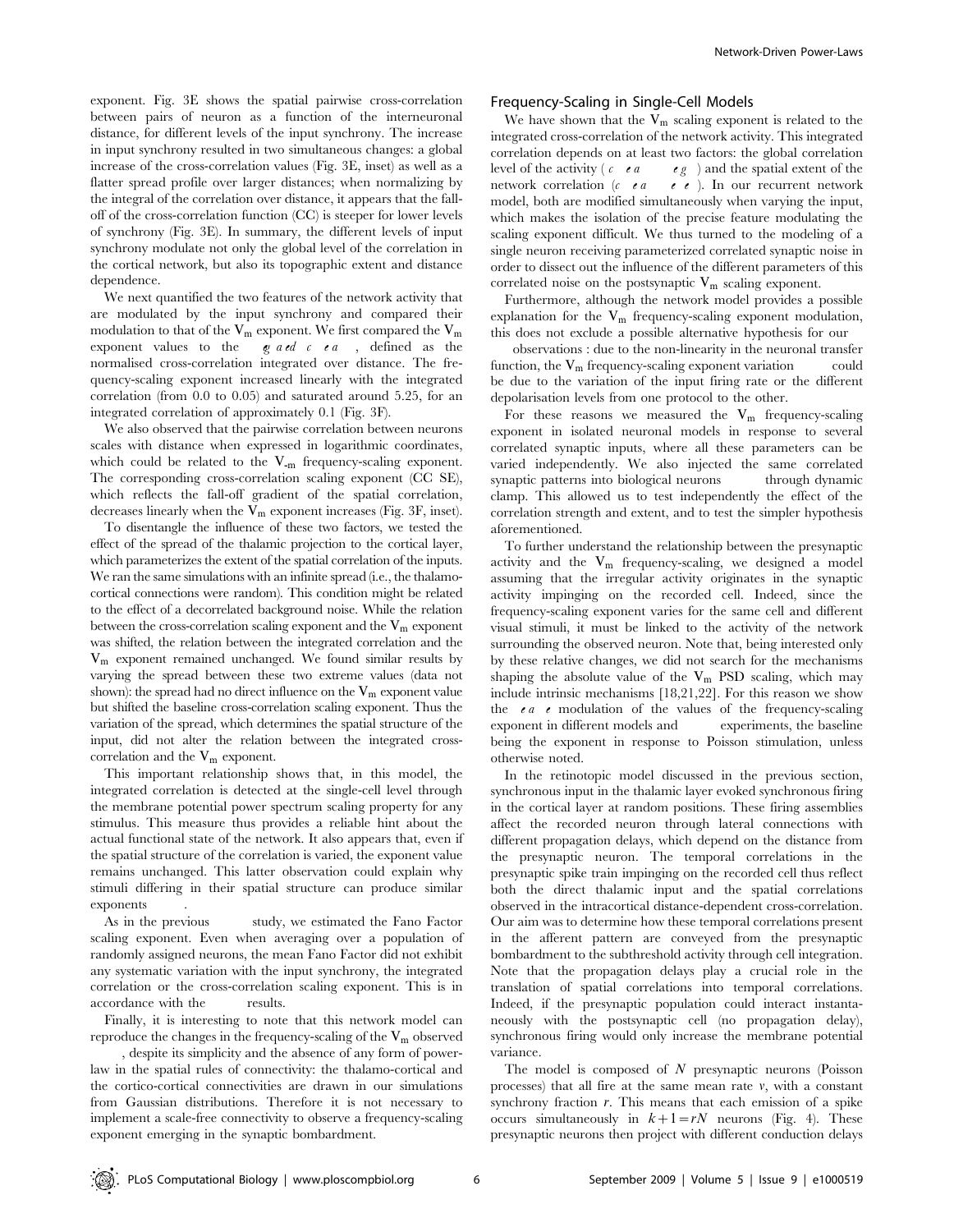

Figure 4. Conceptual scheme of the synchrony generator model and the corresponding conductance injection in model and in vitro neurons. A Simple representation of the conductance generator. At each time step dt, with a probability proportional to the firing rate vdt, k+1 neurons emit a spike synchronously. These spikes are then conveyed to the postsynaptic neuron with different delays, distributed according to a power-law probability density function (red curves). The arriving spikes then trigger post-synaptic conductances of exponential form (green curve, synaptic time course). The resulting conductance trace  $G_{exc}$  (green trace) has a PSD (blue curve) with a frequency power-law scaling behaviour. The analytical relation between the Fourier transform of the delay distribution and the PSD is given above the graphs. B The resulting synaptic conductance is then injected either in a model of single neuron or in a biological neuron through dynamic-clamp (see Materials and Methods). In both cases, the resulting membrane potential is measured and the corresponding PSD is estimated. doi:10.1371/journal.pcbi.1000519.g004

to the same postsynaptic neuron, which represents the recorded cell. This means that spikes emitted simultaneously by various presynaptic sources will arrive with different delays at the postsynaptic neuron, thus creating a high-order structured temporal correlation pattern. The delays are chosen randomly according to a distribution  $p(\tau)$  (Fig. 4).

We emphasize that this model is not biologically realistic: it is a correlated spike train generator parameterized by the synchrony level r and the delay distribution  $p(\tau)$ . To give more intuition about what these parameters represent, and to make a link with the recurrent model, we can interpret  $r$  as the strength of the correlations in presynaptic activity, and  $p(\tau)$  as the way these correlations are temporally distributed. Note that both of these parameters would influence the integrated correlation measured previously in the recurrent model (the spatial correlation in the recurrent model becomes a temporal correlation when considering the delays between distant neurons).

In this model, it can be shown [23,24] that the analytical expression for the conductance PSD resulting from the synaptic integration of all these inputs is given by Eq. 5

$$
\gamma(\omega) = \frac{Nv}{2\pi} |\alpha(\omega)|^2 (1 + k|p(\omega)|^2)
$$

where  $\alpha(\omega)$  is the Fourier transform of the synaptic time course (when the synapse is exponential, this is a Lorentzian curve), and  $p(\omega)$  is the Fourier transform of the delay probability distribution.

From this expression, we find that a controlled way to impose an activity-dependent frequency scaling behaviour in this model is to impose a temporal delay distribution having itself a power-law form. Furthermore, this form of correlation is what we found in the recurrent model, although it was not implemented in the connectivity. For this reason the delay distribution will have the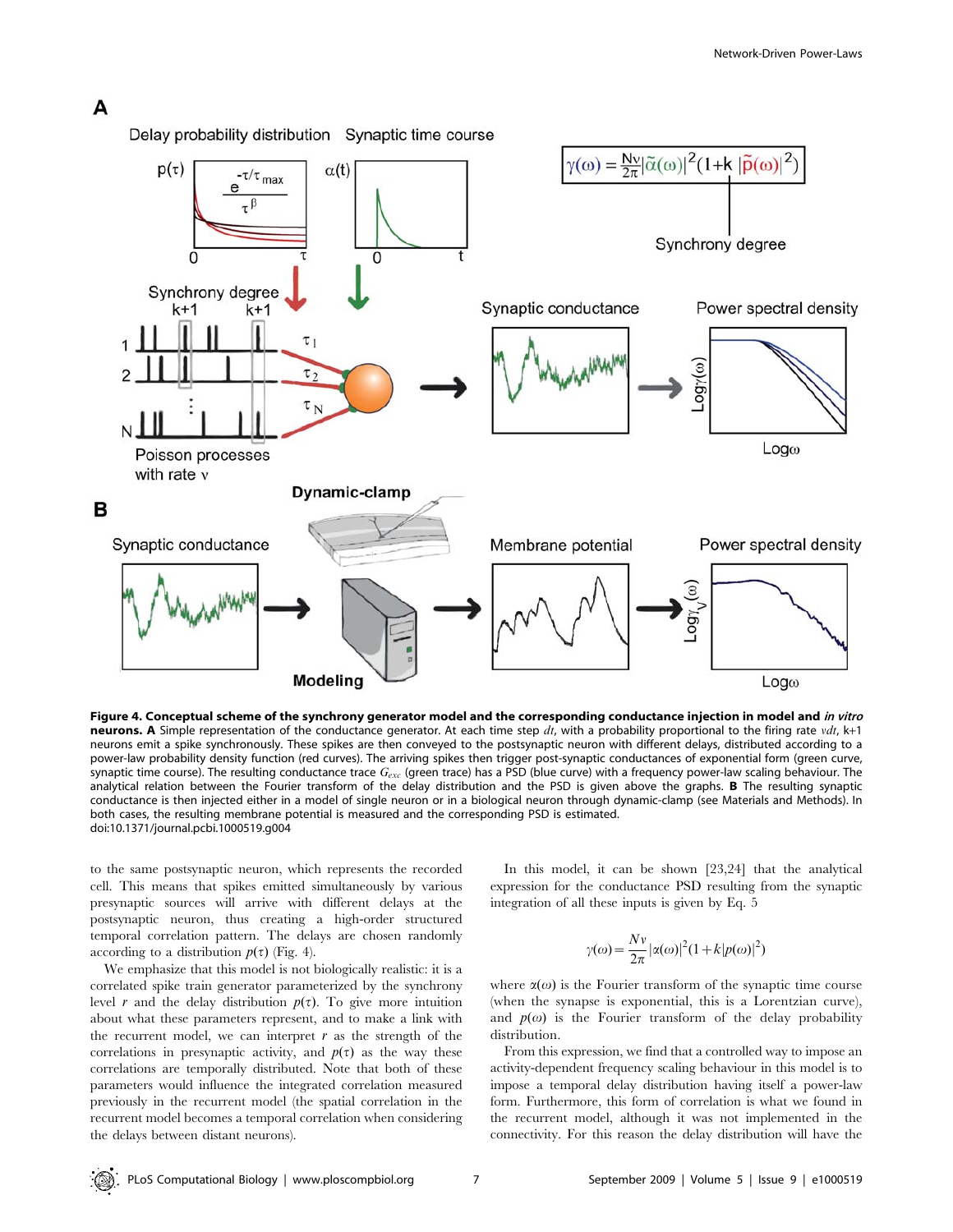form

$$
p(\tau) \propto \frac{\exp\left(\frac{-\tau}{\tau_{max}}\right)}{\tau^{\beta}}
$$
 (1)

The  $\beta$  parameter parameterizes the extent of the delay distribution: the higher is  $\beta$ , the narrower will be the delay distribution. An infinite value of  $\beta$  would correspond to all delays equal to 0. We emphasize that this choice of delay distribution is not ad  $\epsilon$ , but rather is imposed in order to control the  $V_m$ frequency-scaling exponent. Other forms of delay distribution might produce more realistic presynaptic patterns, but we focus here on the part of the correlations that will exert a direct control over the postsynaptic frequency scaling.

The power spectral density of this delay distribution is [6]:

$$
|p(\omega)|^2 \propto \frac{1}{(1 + (\omega \tau_{max})^2)^{(1-\beta)}}
$$
 (2)

The synaptic conductance  $G_{syn}$  frequency-scaling exponent is thus equal to  $2+2(1-\beta)$  for frequencies beyond the synaptic filtering and the delay cut-offs. Note that, as already shown at the population level in Fig. 3F, the synchrony level detected in the presynaptic train has a ''gating'' role according to (Equ. 5): no synchrony at all would give a  $G_{syn}$  frequency-scaling exponent of 4 whatever the value of  $\beta$ . Moreover, the relationship between the exponent and  $\beta$  is here uncovered as soon as a minimal level of synchrony is present in the presynaptic population (theoretically, any  $k>0$ ).

## Excitatory-Only Simulations

We numerically simulated this model to check the previous analytical expression. We took a population of  $N = 5000$  neurons and first fixed the presynaptic firing rate to  $v = 10$  Hz. For different values of the delay distribution parameter  $\beta_{\text{exc}}$ , and synchrony  $r$ , we simulated the model to produce  $G_{\text{exc}}$  and  $V_{\text{m}}$ traces. Figure 5A shows the resulting  $G_{\text{exc}}$  and  $V_m$  PSDs, for a fixed synchrony level  $r=6\%$ , and  $\beta_{\text{exc}}$  ranging from 0 to 1. The PSD frequency scaling decreases when  $\beta_{\text{exc}}$  increases for frequencies above 20 Hz.

We then measured the frequency-scaling exponents in these traces to quantify this result (see Materials and Methods) and plotted them as a function of the synchrony level r and  $\beta_{\text{exc}}$ (relative to the Poisson exponent). As predicted, the exponent decreases when the parameter  $\beta_{\text{exc}}$  increases (Fig. 5B). This inverse relation between the  $G_{\text{exc}}$  frequency-scaling exponent and  $\beta_{\text{exc}}$ appears more and more clearly as the synchrony  $r$  increases, and saturates for  $r > 4\%$  (Fig. 5B). Nevertheless, even with an amount of synchrony as small as  $r=0.5%$ , the dependence of the powerlaw on  $\beta$  is already monotonic. We obtained a linear relation between  $\beta$  and the output frequency-scaling exponent, although the absolute values are not exactly those predicted by the analytical relation, most probably due to a finite-size bias of the estimation.

To illustrate this ''gating'' effect of the synchrony, we plotted the frequency-scaling exponent against the synchrony level  $r$ , for fixed  $\beta_{\rm exc}$  (Fig. 5C). When increasing r, the exponent first increases and then saturates to a plateau which depends on  $\beta_{\text{exc}}$ .

Identical results were obtained for  $V_m$  but with a systematic shift of 2 corresponding to the membrane integration (absolute exponent values were between 2 and 4 for the conductance, and between 4 and 6 for  $V_m$ ). This is what we would expect for a current-based model for which the effect of membrane integration results in a shift of 2 in the frequency-scaling exponent. This shows numerically that the non-linearity induced by the use of conductance-based synapses does not alter this relationship. Therefore, as long as few neuron assemblies are firing simultaneously in the presynaptic population, their correlations are made visible through the postsynaptic membrane potential PSD. Note that the results displayed in panels B and C of Fig. 5 are reminiscent of those obtained for the retinotopic cortical network in Fig. 3F. Indeed, increasing the synchrony or decreasing the  $\beta$ parameter would both increase the integrated cross-correlation, which in turn increases the  $V_m$  scaling exponent.

## Excitatory-Inhibitory Simulations

The synaptic bombardment received by a cortical neuron is composed of both excitatory and inhibitory inputs. We extended our model by adding a population of presynaptic inhibitory neurons which has the same organization as the excitatory population described earlier, parameterized by the synchrony r and the delay distribution parameter  $\beta_{inh}$ . While independently varying the inhibitory and excitatory exponents ( $\beta_{\text{exc}}, \beta_{\text{inh}}$ , we measured the corresponding Vm frequency-scaling exponent. We first performed this analysis with the two presynaptic populations having a fixed amount of synchrony  $(r=6\%)$ , to ensure the impact on the  $G_{\text{exc}}$  and  $G_{\text{inh}}$  frequency-scaling exponents, and being completely uncorrelated. Fig. 6A shows how the  $V_m$  frequencyscaling exponent varies with  $\beta_{\text{exc}}$  and  $\beta_{\text{inh}}$ . The  $V_m$  frequencyscaling exponent seemed to be dominated by the  $\beta_{exc}$  parameter, while the influence of the inhibitory inputs remained marginal. Since the firing rate is similar for excitatory and inhibitory

neurons, this dominance was due to the excitatory-inhibitory ratio  $(\frac{N_{\text{exc}}}{N_{\text{av}}}$  = 4). We checked that it was not due to the closer inhibitory  $N_{\text{inh}}$  is the encenced that it was not due to the effect imminion, reversal potential (data not shown). Note that when  $\beta_{\text{exc}} = \beta_{\text{inh}}$ , the Vm frequency-scaling exponent behaves as in the excitatory-only case (Fig. 6D).

We then examined the case where excitatory and inhibitory inputs are correlated, which is more realistic in view of most of the studies  $[25-27]$ . The functional relationship between conductance correlations and the  $V_m$  frequency-scaling exponent is conserved for stronger excitatory-inhibitory correlation, although it is slightly affected, especially for small  $\beta_{\text{exc}}$  values (Fig. 6B–C). To illustrate this effect, we plotted the variation of the  $V_m$  frequency-scaling exponent for  $\beta_{inh} = \beta_{exc}$  and different levels

of correlation (Fig. 6D).

For a sufficient amount of synchrony, the final  $V_m$  frequencyscaling exponent will thus be mainly influenced by the frequency-scaling exponent of the delay distribution  $\beta_{\text{exc}}$ , and, to a lesser extent, influenced by the correlation between excitatory and inhibitory conductances, and  $\beta_{\text{inh}}$ . We found that adding a constant delay between the excitation and inhibition as often observed experimentally does not change the  $V_m$  PSD slope value.

To conclude, our model shows how changes in the parameters which determine the correlation in the presynaptic bombardment affect the frequency-scaling exponent of the  $V_m$  signal. These changes are of the same order of magnitude as that which was observed **increasing synchrony increases the**  $V_m$  **frequency**scaling exponent up to a limit which depends on the  $\beta$  parameters. Increasing  $\beta_{exc}$  or  $\beta_{init}$ , or the correlation between excitation and inhibition, decreases the  $V<sub>m</sub>$  exponent. However, it is much more affected by the correlations present in the excitatory neurons than in the inhibitory ones, since there are many more excitatory neurons.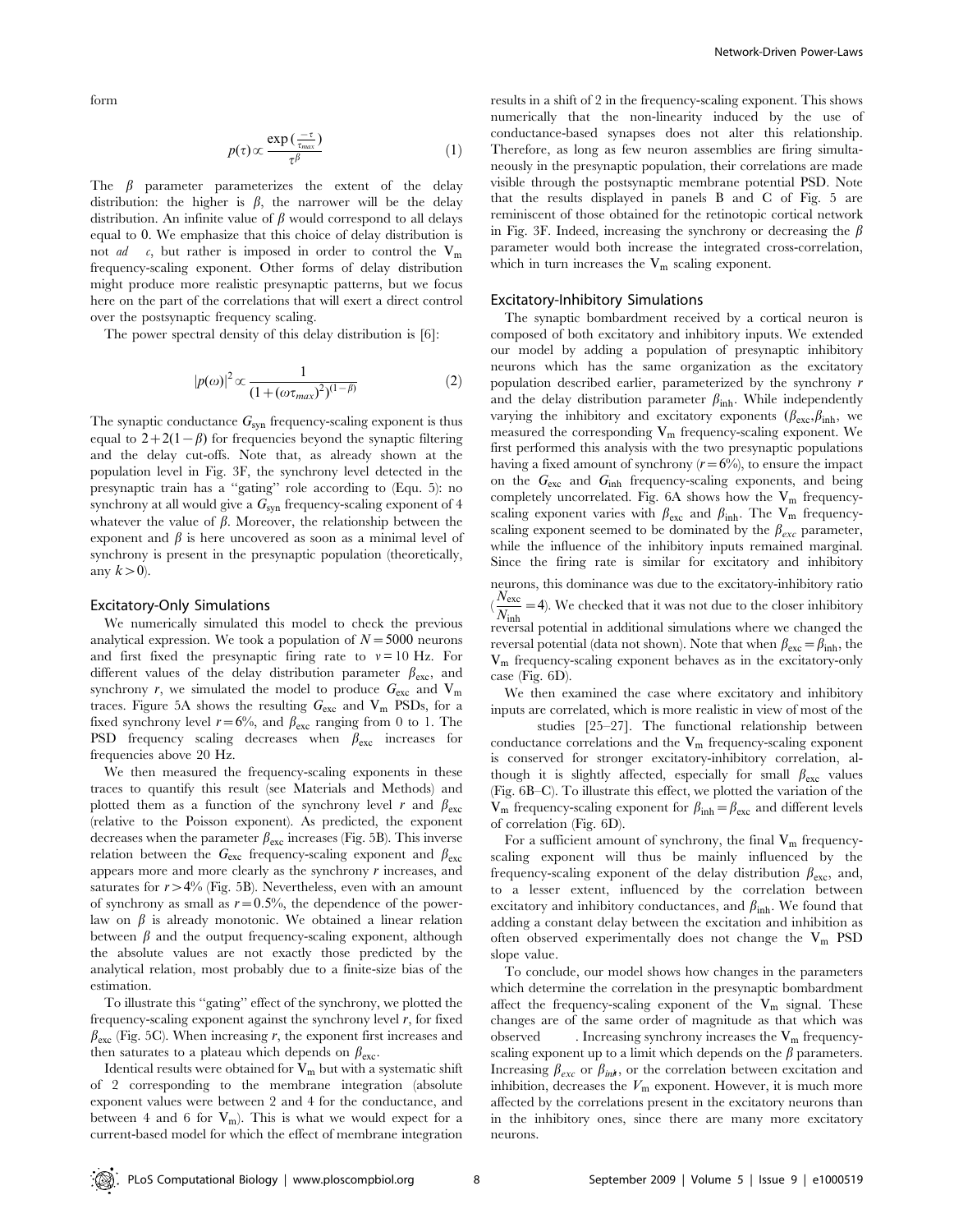

Figure 5. Variation of the value of the frequency-scaling exponent at the conductance and membrane potential levels for excitatory input only as a function of the parameters  $\beta_{\rm exc}$  and r (synchrony percentage). Excitatory conductance  $G_{\rm exc}$  and membrane potential  $V_m$  are plotted in the left and right column respectively. A Illustration of the PSD modulation on a log-log scale for different values of the parameter  $\beta_{exc}$  ranging from 0 (light blue) to 1 (dark blue). **B** Variation of the output frequency-scaling exponent with the  $\beta_{exc}$  parameter, for different levels of synchrony. When 4% of the presynaptic neurons are synchronous, the relation is almost saturated. C The gating effect of synchrony. For three fixed values of  $\beta$  = 0.1, 0.5 and 0.9, the curves represent the modulation of the output frequency-scaling exponent according to percent synchrony.

doi:10.1371/journal.pcbi.1000519.g005

# Spike and  $V_m$  Power Law Relationships

Previous work on power-law frequency-scaling has mainly been based on extracellular recordings, either to characterize single-cell spiking correlations [6] or self-organized avalanche dynamics in networks [8]. Intracellular recordings, as used in the present study, offer a larger sampling of the network dynamics. Indeed, we can ask whether correlations in the synaptic input visible at the  $V_m$ level are still present in the spiking output. We estimated the Fano Factor (FF) for the numerical model to better understand the  $V_m$ spike frequency-scaling exponent relation.

We measured the frequency-scaling exponent in the spiking activity in response to different correlated synaptic input patterns, built by varying the parameters  $\beta_{\text{exc}}$  and  $\beta_{\text{inh}}$ . Figure 7A illustrates the Fano factor scaling behaviour for  $\beta_{\text{exc}} = \beta_{\text{inh}}$  ranging from 0 to 1, and shows a linear increase of the spiking frequency-scaling exponent with  $\beta_{\text{exc}}$  for time bins between 10 and 100 milliseconds. However,

we then tested whether the same relationship holds for different resting potentials Vrest of the postsynaptic neuron (Fig. 7B). It appears that the relation between the spiking and the  $V_m$  frequency-scaling exponents is strongly dependent on the depolarization level.

This dependency is confirmed when varying  $\beta_{\text{exc}}$  and  $\beta_{\text{inh}}$ independently. Other parameters can drastically influence the spiking frequency-scaling exponent. As an illustrative example, figure 7C–D show the corresponding spiking frequency-scaling exponents for two different depolarization levels and excitationinhibition correlation levels; in 7C the postsynaptic  $V_{rest} = -65 \text{mV}$ and there is no correlation, whereas in 7D  $V_{rest} = -62.5 \text{mV}$  and the correlation is set to 0.4%.

In light of these results, the lack of correlation between  $V_m$  and spiking frequency-scaling exponents, and the absence of systematic modulations for the spiking exponent and in the recurrent model can be explained. This is likely due to the sensitivity of the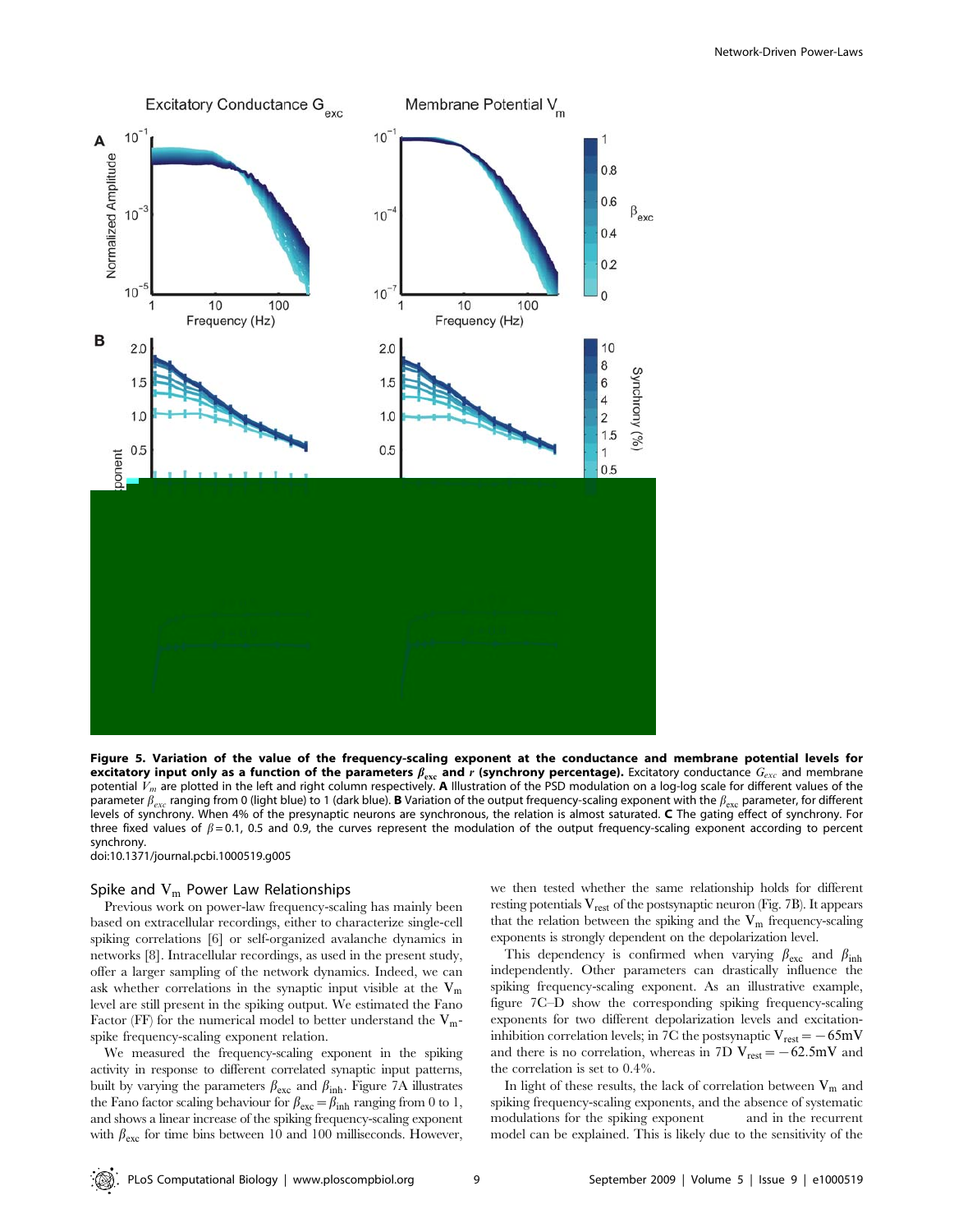

Figure 6.  $V_m$  Relative values of the frequency-scaling exponent for different excitatory and inhibitory parameters  $\beta_{exc}$  and  $\beta_{im}$ . The synchrony percentage r has been fixed to 6% in each simulation. A The relative V<sub>m</sub> frequency-scaling exponent (color-coded) for  $\beta_{exc}$  and  $\beta_{ink}$ ranging from 0 to 1 without any correlation between excitatory and inhibitory inputs. B,C Same graph but with 40% (panel B) and 80% (panel C) correlation between excitatory and inhibitory inputs. In each graph, the excitatory input has a stronger influence on the output frequency-scaling exponent than the inhibitory input. **D** For  $\beta_{\text{inh}} = \beta_{\text{exc}}$ , the output frequency-scaling exponent modulation is represented according to different correlation levels. doi:10.1371/journal.pcbi.1000519.g006

latter to other parameters that also vary with the stimulus, such as the depolarization level. The spiking frequency-scaling exponent for single-cell study is thus hardly sufficient to characterize the selfsimilar behaviour of the neural activity. In the data, the FF is measured across a high heterogeneity of depolarization levels, and is thus not reliably linked with the presynaptic correlation. In contrast, the subthreshold activity has shown its robustness to changes in depolarisation, and thus provides a much better insight

## Controls for Different Firing Rates and Resting Potentials

into the network correlation state, being averaged over a large

number of presynaptic spiking neural elements.

So far our model has shown how the frequency-scaling exponent can be modulated by the correlations present in the presynaptic activity pattern. However, we had to control for a simpler alternative hypothesis. In data the evoked neuronal mean activity was modulated by the different stimuli (on average 160% decrease from DG to NI), implying that the presynaptic firing rate of the recorded cell varies from one visual stimulus to the other. It is possible that this increase of firing rate induces a change in the frequency power-law scaling. In the following, we call this hypothesis the ''first-order hypothesis''. The weak correlation between the cell firing rate and the frequency-scaling exponent observed in the section makes such an hypothesis rather unlikely. However, to directly test this hypothesis on our model, we changed the input mean firing rate from 2.5 Hz to 10 Hz for both excitatory and inhibitory synaptic inputs. For each condition, we computed the  $V_m$  frequency-scaling exponent. Figure 8B (left panel) shows that it is almost unaffected by the input firing rate. Although we observed a small decrease in the

frequency-scaling exponent when increasing firing rate, this could still not explain the results. Indeed, in the latter case, even though the correlation is weak, the frequency-scaling exponent increase is concurrent with an increase of the cell firing rate.

We also checked whether the membrane potential level  $V_{rest}$ can influence the frequency-scaling exponent. To do so, we varied the recorded cell membrane potential level by adjusting the synaptic strengths (see Materials and Methods). As for the firing rate, no significant influence in the frequency-scaling exponent can be attributed to the depolarization level (Fig. 8C, left panel), confirming the weak correlation observed

Despite the lack of evidence for the ''first-order hypothesis'', our model does not incorporate biologically realisitic integrative features. It has been shown in previous studies [15,21,22] that the cell's intrinsic properties, shaped by its ionic channels, could have an impact on the  $V_m$  PSD form when the cell is submitted to noisy inputs. We performed the same analysis by replacing the integrate-and-fire model with a Hodgkin-Huxley model. The  $Na<sup>+</sup>$ and  $K^+$  ionic channels could have an influence on the variation of the frequency-scaling exponent. However, adding these mechanisms did not alter the  $V_m$  frequency-scaling exponent's dependence on the input firing rate, nor on the mean postsynaptic membrane potential (Fig. 8B–C, middle panel). The results are identical to those obtained with the integrate-and-fire model. Controls were also performed with normally distributed synaptic weights for various standard deviations and gave identical results (Fig. S1A–B). On another set of controls, we changed the synaptic waveform by using synapses with a rise time on the order of 1 ms  $(\beta$ -synapse). The controls with this new type of synapse gave identical results to previous cases (Fig. S1C–D).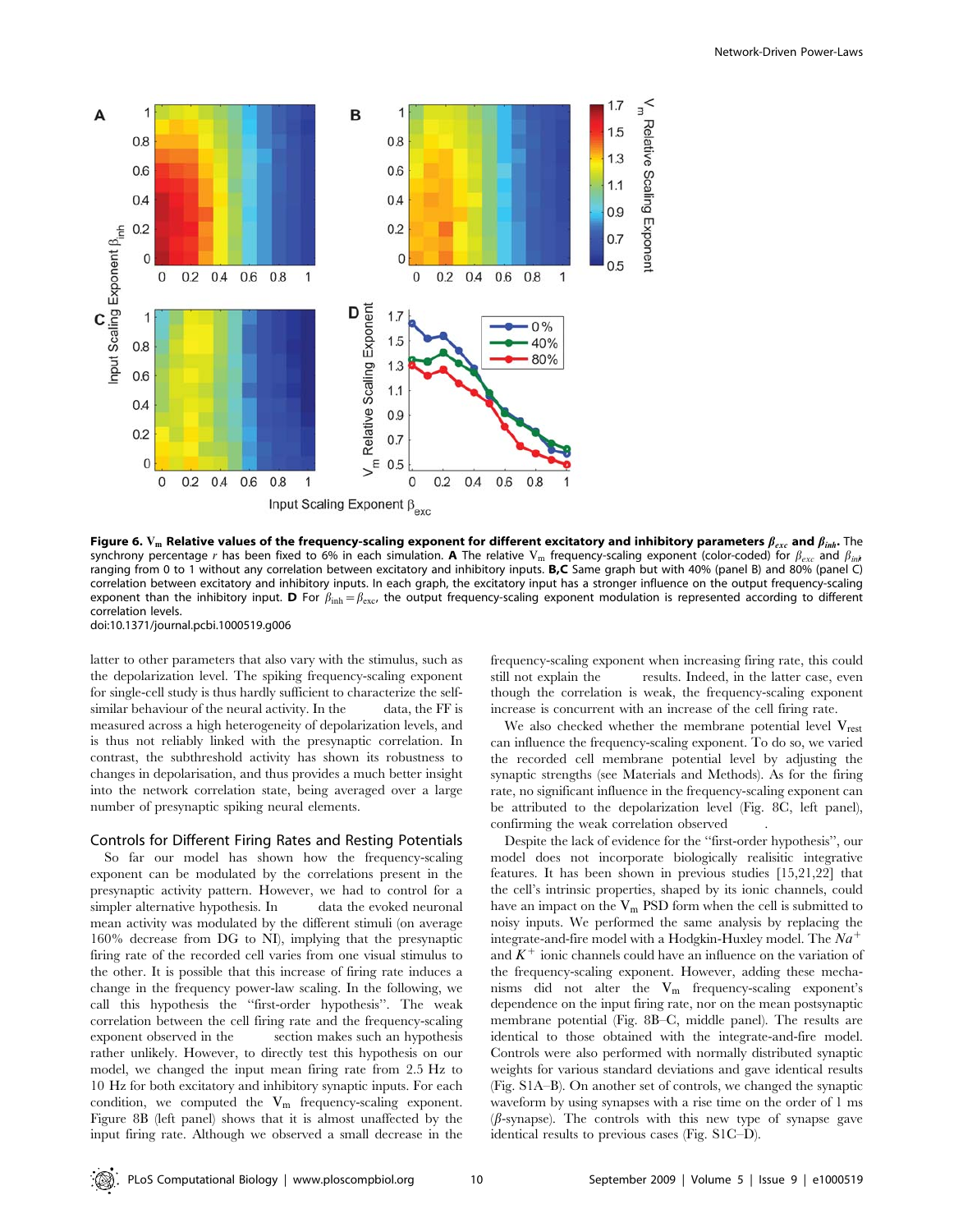

Figure 7. Relation between the  $V_m$  frequency-scaling exponent and that measured from the Fano Factor (FF) of the output spike **train. A** Example of the FF changes as a function of time bin, for different input parameters  $\beta_{\text{exc}}$ . The resting potential  $V_{\text{rest}}$  has been set to  $-60$  mV to ensure a large enough number of spikes. The synchrony parameter is fixed at 6%. **B** Relation between spiking and relative  $V<sub>m</sub>$  frequency-scaling exponents for different resting potentials ( $V_{resr}$  = -65 mV, -62.5 mV and -60 mV). C,D Fano Factor frequency-scaling exponents as a bivariate function of excitatory and inhibitory  $\beta_{\rm exc}$  and  $\beta_{\rm inh}$  parameters, in the absence of excitatory-inhibitory correlation and for and  $\rm V_{rest}$   $=$   $-65$  mV (C), and in the case of 40% of correlation and  $V_{rest} = -62.5$  mV (D). In this latter case, V<sub>rest</sub> has been increased by a few mV to ensure a reasonable level of spiking activity. doi:10.1371/journal.pcbi.1000519.g007

in vitro.

Apart from the intrinsic mechanisms present in the somatic membrane, a possible source of modulation of the absolute value of the frequency-scaling exponent is the integrative property of the dendritic tree. To test how the dendritic arborization might impact the somatic subthreshold activity, we simulated synaptic input distributed in the dendrites of reconstructed pyramidal neurons. As shown in Table S1, the relative modulations of the exponent are well captured by correlation changes in the model, while global conductance changes had a negligible effect. However, it is important to note that these simulations were done using standard simulation tools (NEURON in this case), and thus used the standard cable equations. It has previously been shown that the standard cable equations cannot reproduce the correct frequencyscaling of the  $V_m$  PSD, and that taking into account the non-ideal character of the membrane capacitance could yield the correct frequency-scaling [18]. This could explain why the  $ab$   $ab$ values of the scaling exponent are not well reproduced here. However, the  $ea$  e modulations of the exponent are well captured by correlation changes in the model, while global conductance changes had a negligible effect.

# Dynamic-clamp experiments in vitro

Numerical simulations gave important insights about the role of intrinsic properties in the effects we see, but no computational model can guarantee an exhaustive exploration of such mechanisms. Indeed, even though the first-order hypothesis was invalidated for Hodgkin-Huxley models, we cannot exclude the influence of other ionic currents. Therefore, we performed the

same test on real biological neurons through dynamic-clamp

The correlated conductance traces generated by our model were directly injected into rat visual cortex neurons recorded

 $(n = 9)$  using the dynamic-clamp technique (see Materials and Methods and Fig. 4B). We performed the same control as above changing the mean input firing rate. The frequency-scaling exponent barely changed (Fig. 8B, right panel;  $r = -0.09$ ,  $p \geq 0.3$ ), confirming that the overall presynaptic activity level has a negligible effect compared to the conductance correlations (characterized by the  $\beta$  parameter). Even the weak correlation observed between the mean input firing rate and the frequencyscaling exponent has the opposite sign to what is observed The relative variation for different  $\beta$  has the same magnitude as the numerical models  $(r=0.92)$ .

The previous results were obtained for different resting membrane potentials and did not show any noticeable effect regarding the mean depolarization (Fig. 8B, right panel,  $r={-0.002}$ , p $\ge$ 0.9).

In order to measure the influence of the depolarization level on the frequency-scaling exponent, we systematically varied the conductance strength to change the mean  $V_m$  of the recorded cell. The frequency-scaling exponent did not exhibit significant variation (Fig. 8C, right panel).  $I$  experiments thus confirm our previously observed results from numerical models.

In summary, the correlation in the activity impinging on the recorded cell plays a major role in determining the frequencyscaling exponent of the  $V_m$ . Other parameters, such as the total conductance (see also Fig. S3) and the balance between excitatory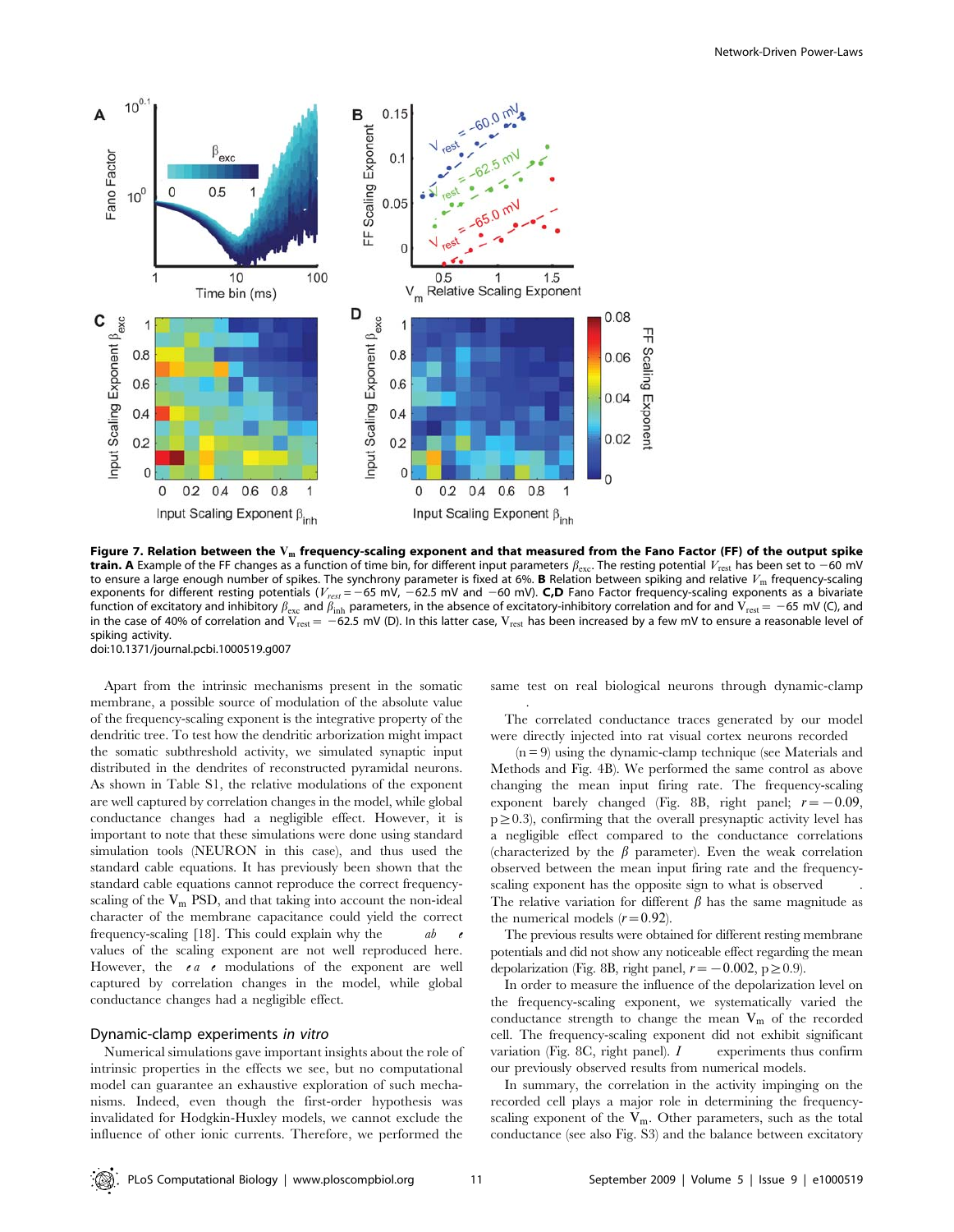

Figure 8. V<sub>m</sub> frequency-scaling exponent changes for different input frequencies *v* and for different resting membrane potential  $V_{\text{rest}}$ . These controls were performed with integrate-and-fire neurons (left column), Hodgkin-Huxley neurons (middle column) and with biological neurons during in vitro experiments (right column). The synchrony percentage was kept at 6% and there was no correlation between excitatory and inhibitory synaptic inputs. For the in vitro experiments, each light line represents a cell, for which ten trials have been repeated with the same parameters. Error bars are the standard deviation over the trials. The bold line represents the average across cells and trials. Note that the reference value subtracted to each measured exponent is the one obtained when the input parameter  $\beta=0.1$  to allow a direct comparison between models and *in vitro* data. **A** PSDs obtained for three values of  $\beta = \beta_{exc} = \beta_{ink} \in \{0.1, 0.5, 0.9\}$ . The modulation of the PSD slope is apparent. The absolute slope<br>values are respectively (see Materials and Methods):  $-3.35 -3$ -3.28, -3.7 and -3.92 (in vitro, right). **B** For three values of  $\beta = \beta_{exc} = \beta_{int} \in \{0.1, 0.5, 0.9\}$ , the modulation of the V<sub>m</sub> output frequency-scaling exponent according to the mean input firing rate per presynaptic ne potential V<sub>rest</sub>.

doi:10.1371/journal.pcbi.1000519.g008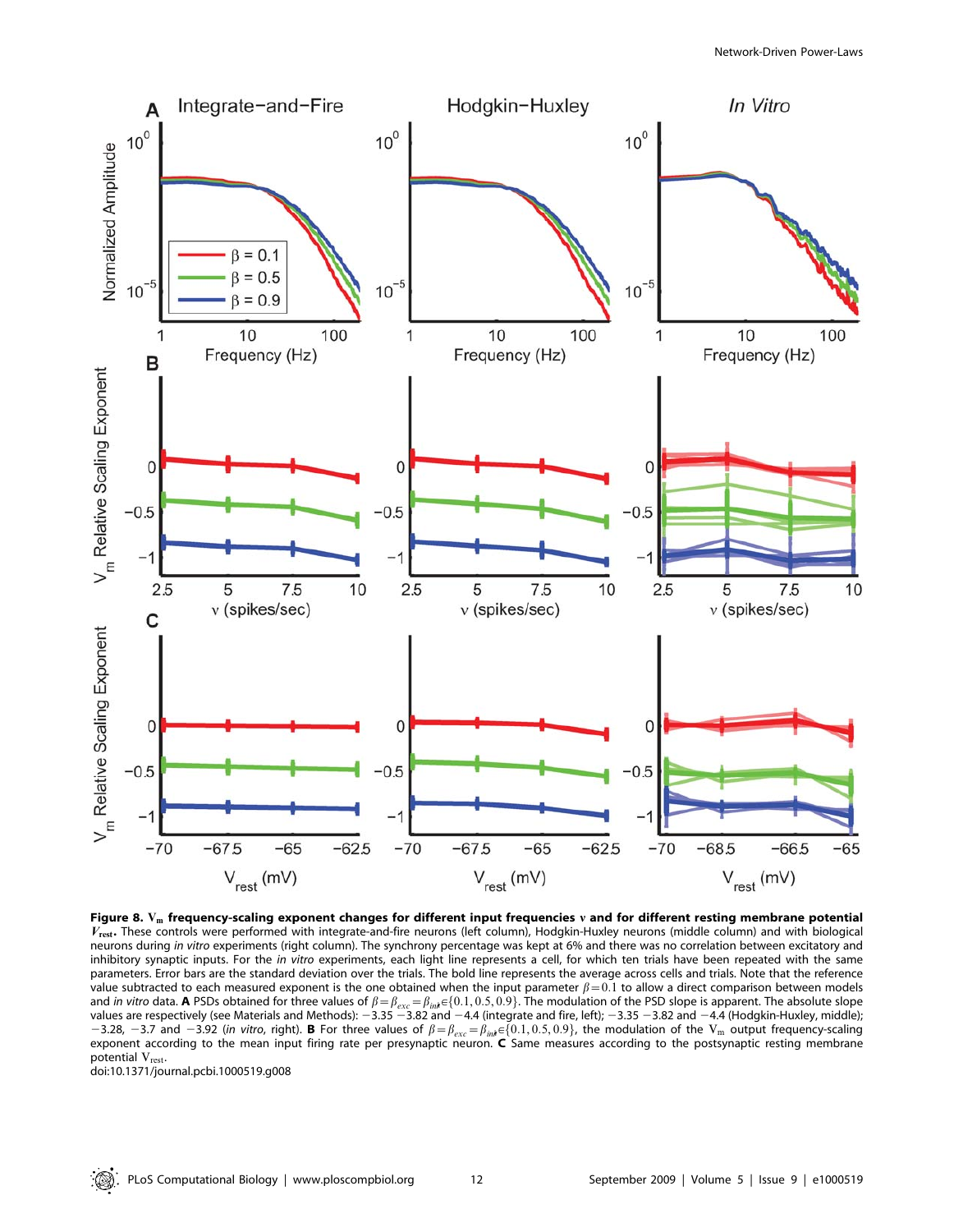and inhibitory conductances, have negligible effects. These results support the idea that changes in the frequency-scaling exponent observed reflect changes in correlations in the external stimulus-driven activity.

# **Discussion**

In this paper we have analyzed the factors affecting power-law frequency-scaling in the membrane potential of cortical neurons. Our main findings are that (1) intracellular recordings of cat primary visual cortex neurons display power-law frequencyscaling at high frequencies, with a fractional exponent which depends on the spatio-temporal statistics of the visual stimuli; (2) this effect was reproduced in computational models of a recurrent network, and of single neurons of various degrees of complexity; the main determinant of the exponent was the correlation waveform in the presynaptic activity correlation; (3) other factors such as the conductance state had no effect on this measure. These findings were confirmed in cortical neurons using dynamicclamp injection of random synaptic conductances with controlled degrees of correlation. We discuss below the implications of these findings and how they relate to previous work.

# Influence of Network Correlations and Intrinsic Properties

Our central finding is that the frequency-scaling exponent in V1 is modulated by the visual stimulus statistics. Because such changes are detected in the same cells, they must necessarily reflect changes in the spatio-temporal structure of presynaptic activity. Guided by the fact that intracellular activity in sensory and prefontal cortex shows long lasting temporal correlations, we hypothesized that the main factor affecting frequency-scaling exponents is the correlation in presynaptic activity. This hypothesis was supported by numerical simulations. A similar modulation of the  $\mathrm{V}_\mathrm{m}$  frequency-scaling exponent was also found in a recurrent network for which the input correlation was varied : the scaling exponent increased when the input correlation increased above a certain threshold (required to be detectable). This threshold was not reached during decorrelated states, such as those imposed by surrogate natural scenes.

In the recurrent model, the input correlation modulated both the the absolute strength and temporal structure of correlations. To investigate separate modulations of these two factors, we chose a model of presynaptic inputs with a temporal power-law structure. This choice was made for two reasons: first, because this temporal structure was observed in our network model, without implementing any scaling in the connectivity; second, because it provided an operational way to control the form of the correlations in the input, and isolate which factors influence the output frequency-scaling exponent. The input is thus characterized by its frequency-scaling exponent, and we found that the  $V_m$ frequency-scaling exponent of the subthreshold output is linearly related to this input exponent. However, this relationship is present only if the correlation strength is large enough. According to these results, the  $V_m$  frequency-scaling exponent increase observed could plausibly be due to a global correlation strengthening in the surrounding network and/or by a narrowing of the spatial spread of correlation.

The hypothesis for a determinant role of correlations is also consistent with experiments, where we recreated artificial and controllable synaptic activity by dynamic-clamp. The fact that correlation changes are reflected by changes in the frequencyscaling exponent of the  $V_m$  frequency-scaling means that intrinsic cellular properties do not have major dynamical influences on this scaling, and that it mostly reflects synaptic activity controlled by

the visual stimulation context. In particular, we showed that neither the mean level of synaptic bombardement nor the postsynaptic depolarization level could significantly modulate the  $V_m$  frequency-scaling exponent, even though the cell integrative properties shape its static absolute value [15–17,21].

# A Signature of Avalanche Dynamics?

The finding that  $V_m$  activity presents power-law frequencyscaling is reminiscent of the power-law relationships of selforganized critical states, similar to those found from multi-site local-field potential recordings [8,28]. In the latter case, selforganized critical states are characterized by the production of ''avalanches'' of activity, whose size distribution follows a powerlaw. However, the power-law relations were found there in the frequency domain, which is very different from the distribution of event sizes detected in our study, so our results should not be taken as evidence for avalanche dynamics. We have performed an avalanche analysis on the recurrent network model, and as was reported in a previous study [29], we did not find evidence for avalanche type dynamics in the network during AI states.

Moreover, it has to be noted that the power-law relations found here depend on the stimulus, which means that the frequencyscaling exponent does not represent a unique signature of cortical network activity, but rather reflects a measure of the dynamic interplay between the sensory evoked activity and the ongoing recurrent network activity.

# Relationship between the Subthreshold and Spiking Frequency-Scaling Exponents

Power-law frequency-scaling was reported previously in extracellularly-recorded spiking activity [6,30,31]. We observed that the Vm and spiking frequency-scaling exponents are linearly related. However, the exact value of the frequency-scaling of spiking activity critically depends on the  $V_m$  depolarisation level, and thus does not reliably reflect network correlation state. Our study shows that the Vm frequency-scaling exponent, which reflects the integration of thousands of input sources, can uncover features of the population activity that were not visible at the single cell spiking level or when assigning a limited number of cells at random.

## Correlation States in Evoked and Spontaneous Activities

Our results imply that tracking the relative changes of the  $V_m$ frequency-scaling exponent could be a way to characterize dynamic changes in the correlations hidden in the global connectivity network, but read out at the subthreshold level by each member cell of these overlaid functional assemblies. Having interpreted the relative variations of the frequency-scaling exponent, we can now link these variations with the type of visual stimulus presented.

In order to emphasize the role of dynamic cortical nonlinearities in the stimulus-dependency of the power-scaling, we checked whether or not these exponent changes were already apparent in the linear prediction of the  $V_m$  responses. To do so, we used the first-order kernel of the receptive field obtained by dense noise mapping to reconstruct linear predictions of the subthreshold dynamics for the different classes of stimuli and tested the contextual dependency of the spectral scaling properties of the linear predictor. The modulatory effects were not retrieved, which was expected since the estimation of the frequency-scaling exponent is performed on high frequencies (between 75 Hz and 200 Hz) that are not accounted for by the linear kernel (data not shown). We conclude that the exponent variations are not a linear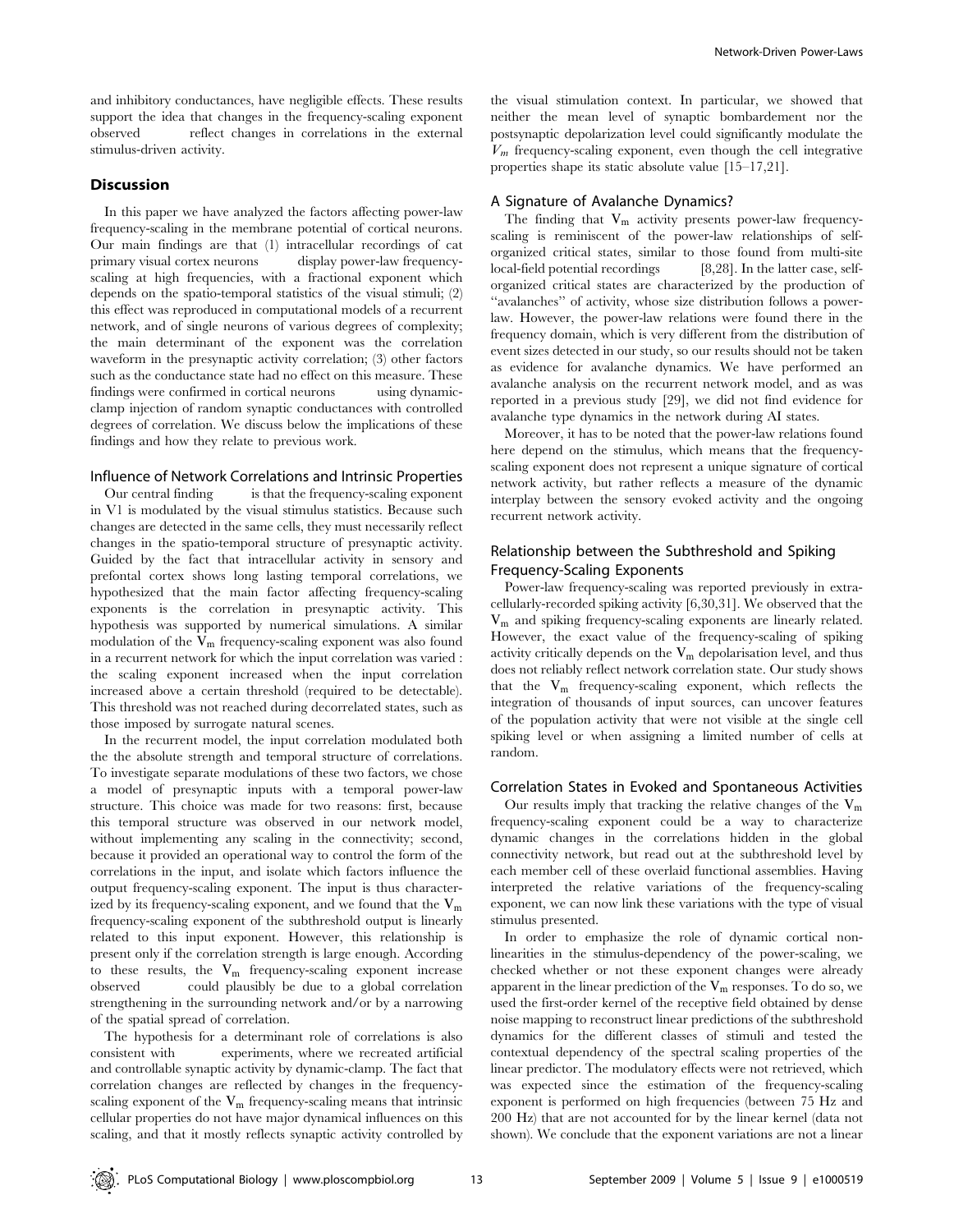imposed by the cortical network. According to our recurrent network study, the frequency-scaling exponent decreases when switching from DG stimuli to NI or DN stimuli should correspond to a decrease in the correlation strength. Following this interpretation, it could appear surprising that stimuli with very different structures, such as NI and DN stimuli, evoke similar values of the  $V_m$  scaling exponent. However, our study showed that the  $V_m$  scaling exponent is invariant to changes in the spatial structure of the input. As a consequence, stimuli with different spatial structures can evoke similar scaling exponents provided their global correlation levels are all low.

On the one hand, although it has not been demonstrated directly, natural movie stimuli probably induce decorrelation, for several reasons. First, our natural image is animated most of the time by fixational eye movements, which may already decorrelate activity at the LGN [32]. Second, the decorrelation theory [33] predicts that cortical responses to natural scenes should be decorrelated in order to maximize the transmitted information, and this prediction has been confirmed in V1 studies [34]. On the other hand, dense noise, as a fully uncorrelated stimulus, also evokes a very decorrelated response.

These low correlation levels for both stimuli are probably what make them indistinguishable from the perspective of the scaling exponent. In short, even if the structures of these inputs are very different, thalamic and cortical processing may reduce the initial correlations down to a similar level. Furthermore the scaling exponent captures neither the difference in the spatial structure of these resulting activities nor the difference in the low frequency band dominated by the stimulus spectrum. Taken together these arguments can explain why we observed similar scaling exponents. The same remark holds for DG and GEM stimuli: despite their difference in temporal structure, they might evoke similar levels of correlation, and thus similar scaling exponents, despite the difference in input spatial structure and low frequency content.

Finally, the same argument may explain why we found similar exponents for the spontaneous activity and the natural stimulus: for high frequencies, both exponents likely correspond to a very decorrelated activity, even if there might be a residual synchrony. Note however that this striking correlation between NI and AS is not necessarly present at lower frequencies.

Several studies have compared the structure of the spontaneous activity to that of the evoked activity. The spatial structure of the spontaneous activity measured with voltage-sensitive dye (VSD) imaging has been found to be similar to the DG-evoked activity [35,36], although this result could not be replicated in awake animals [37]. On the other hand, [38] found that the temporal correlations measured in multi-unit recordings seems to be similar for dense noise, natural scenes and spontaneous activity. Our results and a recent theoretical study [39] seem to be compatible with the latter observations. However, they are not necessarily in total contradiction with the VSD results since our measures concern different frequency bands: while we measured frequencyscaling exponents between 75 and 200 Hz, the VSD measures mostly concerned dye signal fluctuations at frequencies below 20 Hz. It thus appears most likely that V1 responses to natural scenes and spontaneous activity share similar correlation features in the high-frequency band.

We have shown that the frequency-scaling exponents measured in the intracellular activity can vary under the influence of the visual context for the same cell. Our model relates this modulation to a dynamic change in the network correlation state and could be associated to the underlying dynamic dimensionality [40]. Further

studies need to address at the population level (LFP or VSD) how the frequency-scaling exponents of the network activity may vary with the stimulus context [41], and if such changes could be indicative of the detection of specific sensory statistics in the external drive or their spontaneous recall by the recurrent structure of the network.

# Materials and Methods

## Animal Experimentation

All and research procedures concerning the experimental animals and their care adhered to the American Physiological Society's Guiding Principles in the Care and Use of Animals, to European Council Directive 86/609/EEC and to European Treaties Series 123 and were also approved by the regional ethics committee ''Ile-de-France Sud'' (Certificate 05-003).

## In vivo Preparation

Cells in the primary visual cortex of anaesthetized (Althesin) and paralyzed adult cats were recorded using sharp electrode (potassium methylsulfate  $3 \text{ M}$ ,  $70-100 \text{ M}\Omega$ ) recordings (average  $V_{rest} = -67$  mV, 0 nA) as described elsewhere [25,42]. Data processing and visual stimulation protocols used in-house software (G. Sadoc, Elphy, CNRS-UNIC).

## Visual Stimulation

The analyzed data come from experiments to be presented in full in a companion paper (Baudot, Marre, Levy, Monier and Frégnac, submitted). Preliminary accounts have been given elsewhere [43,44]. Stimuli were displayed on a 21'' CRT monitor with a  $1024\times768$  pixel resolution and a 150 Hz refresh rate, with a background luminance of  $12 \text{ cd/m}^2$ . Receptive fields were mapped using sparse noise and classical tunings were determined by automated exploration. Intracellular responses were compared for four full-field visual stimuli of 10 s duration and increasing complexity (see Fig. 1): a) a drifting grating of optimal orientation, direction, and spatial and temporal frequencies (DG), b) the same optimal grating animated by a modeled eyemovement sequence (GEM), c) a natural image animated by the same virtual scanpath (NI), and d) dense binary white noise (DN). The mean luminance and contrast of each movie were equalized. Each movie was presented 10 times. For the NI condition, we used a high definition natural image  $(2048 \times 1536)$  pixels) animated with a virtual eye movement sequence [43,44] (note that the size of the image is larger than the size of the screen, so that no blank region appears when the image is moved along the oculomotor trajectory). White noise consisted of a dynamic sequence (13.3 ms refresh period) of high spatial definition  $(50\times50)$  pixels of side length  $0.39^{\circ}$ ) binary dense noise.

## Numerical Models

All the simulations (including dynamic-clamp experiments) were performed with the NEURON software [http://www.neuron. yale.edu] except for the recurrent model which was been run under NEST [45] using the PyNN interface [http://neuralensemble.org/PyNN]. A time step of  $dt=0.1$  ms was used systematically. We ran some simulations with  $dt=0.01$  ms to verify that our results were not dependent on the integration time step (data not shown).

The postsynaptic neuron follows an integrate-and-fire equation with conductance-based synapses whose time evolution is given by

$$
\tau_{\rm m} \frac{dV(t)}{dt} = (V_{\rm leak} - V(t)) + g_{\rm exc}(t)(E_{\rm exc} - V(t)) + g_{\rm inh}(t)(E_{\rm inh} - V(t))
$$
 (3)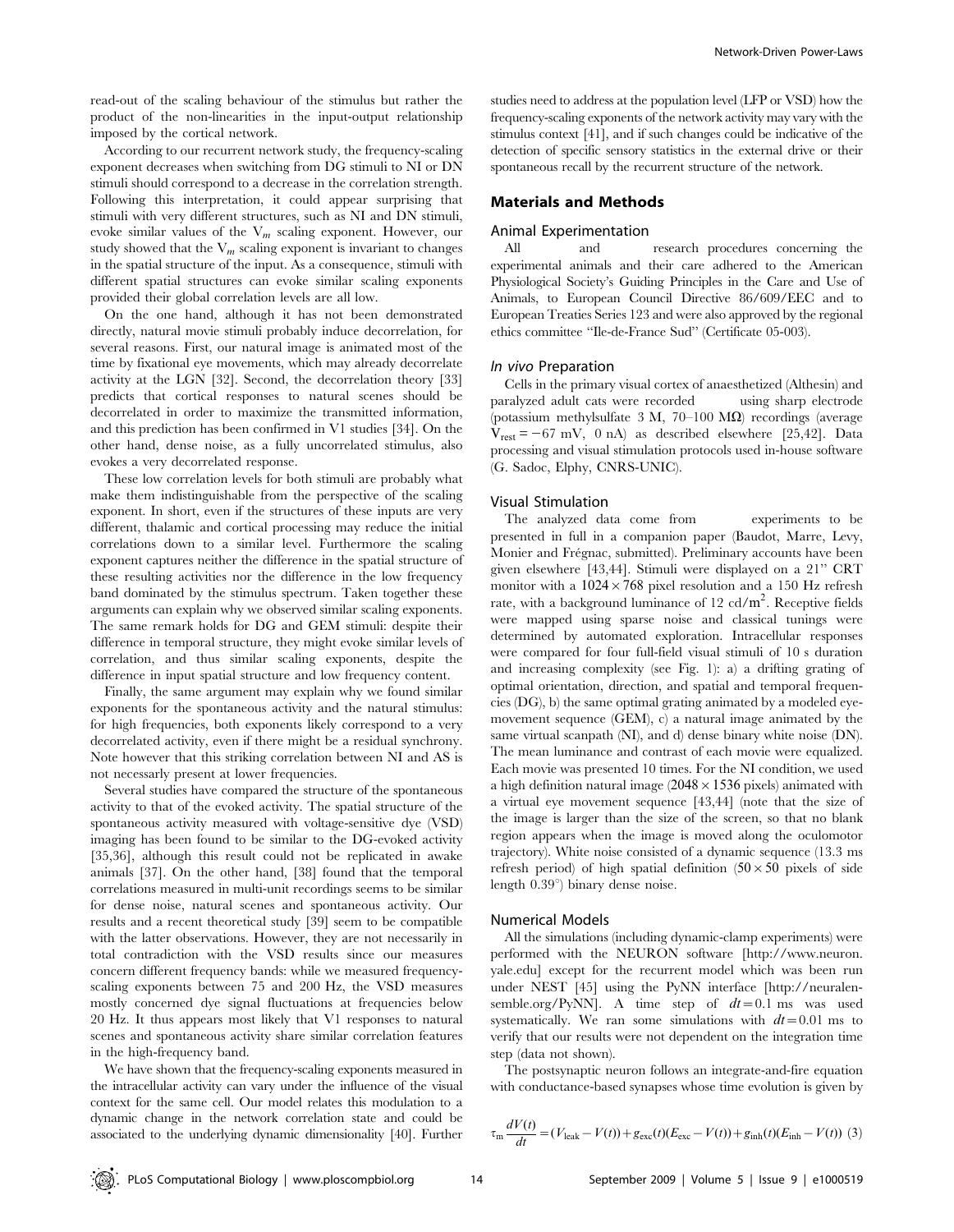with the resting membrane time constant  $\tau_m=20$  ms, the leak membrane potential  $V_{\text{leak}} = -80$  mV and the excitatory and inhibitory conductances given in units of leak conductance  $G_{\text{leak}} = 10 \text{ nS}$ . When  $V(t)$  reaches the spiking threshold  $V_{\text{thresh}} = -50 \text{ mV}$ , a spike is generated and the membrane potential is reset to  $V_{\text{reset}} = -60 \text{ mV}$  for a refractory period of duration  $\tau_{ref} = 5$  ms.  $E_{exc} = 0$  mV and  $E_{inh} = -70$  mV are the reversal potentials for the excitatory and inhibitory exponential synapses  $syn = \{exc, inh\}$  whose dynamics follow

$$
\tau_{syn}\frac{dg_{syn}(t)}{dt} = -g_{syn}(t) + \Delta g_{syn} S_{syn}(t)
$$
\n(4)

where  $\tau_{syn}$  is the synaptic time constant with  $\tau_{exc}=3$  ms and  $\tau_{inh}=7$  ms.  $\Delta g_{\text{exc}}$  and  $\Delta g_{\text{inh}}$  are the quantal synaptic strengths elicited by each presynaptic spike and  $S_{syn}(t)$  is the point process modelling the incoming spike train.  $\Delta g_{\text{exc}}$  and  $\Delta g_{\text{inh}}$  are chosen in order to satisfy the ratio  $\langle g_{\rm exc}\rangle + \langle g_{\rm inh}\rangle = 3$  where the brackets signify an average according to  $S_{syn}(t)$ , and so that the effective resting potential is  $V_{rest} = -65$  mV on average. Identical results were been obtained for synapses with a finite rise time  $(\beta$ -synapses). Parameters for the Hodgkin-Huxley model were taken from [46].

The recurrent network is composed of 10000 excitatory and 2500 inhibitory neurons, sparsely connected, with a connection probability of 2% within each population and between the two populations. The synaptic weights are  $\Delta g_{\text{exc}} = 4.0 \text{ nS}$  and  $\Delta g_{\text{inh}} = 85.0$  nS. Each neuron has a topographic position on a cortical layer-like surface of  $1 \text{ mm}^2$ , and connects to its neighbours according to a Gaussian distribution of standard deviation  $\sigma_c$  = 0.15 mm. Periodic boundary conditions are used. Conduction delays d are distant-dependent with  $d(x)=0.5+5x$  (ms) where x is the distance between the two neurons expressed in millimetres. The slope value of  $d(x)$  (giving a propagation speed of 0.2 mm/ms) is taken from a previous study showing a lateral propagation speed ranging dominantly between 0.1 and 0.3 mm/ms [42]. The retinotopic drive was modelled as another thalamic layer-like network facing the previous one where each neuron acts as a Poisson process with a controlled amount of synchrony between the firing. To mimic a retinotopic mapping, each cell in the thalamic layer projects to the recurrent network in a topographically organized manner following a Gaussian distribution of standard deviation  $\sigma_t$  = 0.05 mm (Fig. 3). The connection probability from the thalamic layer to the cortical layer is also 2%.

In some simulations, we used models based on morphologicallyreconstructed neurons from cat cortex, obtained from two published reference studies (layer II–III of cat primary visual cortex Douglas et al. [47]; layer VI of cat somatosensory cortex Contreras et al. [48]), where biological details were given. The three-dimensional morphology of the reconstructed neurons was incorporated into the NEURON simulation environment, which enables simulating cable equations in complex three-dimensional structures [49].  $I_1$  -like activity was simulated in passive models using a previously published model of synaptic bombardment at excitatory and inhibitory synapses [50] (see this paper for details about the parameters and numerical simulations). The density of synapses was constant per unit membrane area according to published morphological studies, and was (per 100  $\mu$ m<sup>2</sup>): 60 for dendritic AMPA synapses, 10 for dendritic  $GABA_A$  and 20 for somatic  $GABA_A$  synapses. This gives 9947 AMPA and 2461  $GABA_A$  synapses for the layer II–III cell, and 16563 and 3376, respectively, for the layer VI cell. The release rates, chosen to yield synaptic bombardment consistent with in easurements, were  $v_{\text{exc}} = 1$  Hz and  $v_{\text{inh}} = 5.5$  Hz for AMPA and GABAergic synapses, respectively (see details in [50]).

#### Correlation Generator

In order to produce spike trains with arbitrary temporal correlations, we used the theory of cluster point processes [23,51]. The presynaptic activity can be characterized by two main features: on the one hand, the specific temporal structure given by the spike train temporal auto-correlation form, and on the other hand, the correlation strength which measures the temporal coherence between individual presynaptic spike trains (see [52] for a similar distinction). These two features can be controlled separately in the spike train generator composed of a population of presynaptic neurons following Poisson processes, and firing together with a certain amount of synchrony. They project to the postsynaptic neuron through different time delays, randomly chosen from a specific distribution (Fig. 4). The temporal structure is given by the delay distribution whereas the global synchrony in the presynaptic neuronal discharge gives the correlation strength. In our implementation, the presynaptic population is assumed to contain N neurons ( $N_{\rm exc}=4000$  for the excitatory population and  $N_{\text{inh}} = 1000$  for the inhibitory population, except stated otherwise); at each time step it was decided randomly whether or not some neurons will fire. The probability was adjusted to give a mean firing rate v of the inputs. If so,  $k+1$ neurons were chosen randomly to fire among the  $N$  constituting the population. This method allows to have always  $k+1$ synchronous neurons, and still an apparent Poisson discharge at rate  $\nu$  for each presynaptic neuron taken individually. Note that this gives back independent Poisson spike trains when  $k=0$ . Correlation between excitatory and inhibitory neurons is implemented in the same manner. The delays are then attributed to each presynaptic spike train according to the chosen delay distribution.

From point process theory, this can be seen as two nested point processes. The first point process follows a Poisson process which determines the cluster positions and the second one determines randomly the position of  $k+1$  points within each cluster according to an arbitrary density probability function. The correspondance between both representations is straightforward and the power spectrum density can be computed analytically with the Neyman-Scott equation [23,24,51]

$$
\gamma(\omega) = \frac{Nv}{2\pi} |\alpha(\omega)|^2 (1 + k|p(\omega)|^2)
$$
 (5)

where  $p(\omega)$  is the Fourier transform of the delay distribution,  $k+1$ is the number of synchronous neurons and  $\alpha(\omega)$  is the Fourier transform of the synaptic filtering. In Eq. 5, the factor  $k$  can also be written  $k=rN-1$  where r is the ratio of synchronous neurons which does not depend anymore on N.

In this paper, we are interested in the power-law frequencyscaling in the temporal power spectrum density (PSD). Eq. 5 relates the delay distribution to the PSD so that a power-law behaviour at the conductance level needs a power-law scaling in the delay distribution. Therefore, the delay associated with each synapse was randomly chosen from a distribution proportional to  $\frac{1}{t^{\beta}} \exp(-\frac{t}{\tau_{\text{max}}}$ . The exponential term is added to avoid oscillations in the PSD due to an abrupt cut-off [6] with  $\tau_{\text{max}} = 10$  ms. The parameter  $\beta$  is varied over the simulations and modulates the spread of temporal correlations. The presynaptic neurons are synchronously active according to the parameter  $k$ . The output frequency-scaling exponent (to be defined below) measured in the PSD (Eq.5) is thus equal to  $2(1-\beta)$ .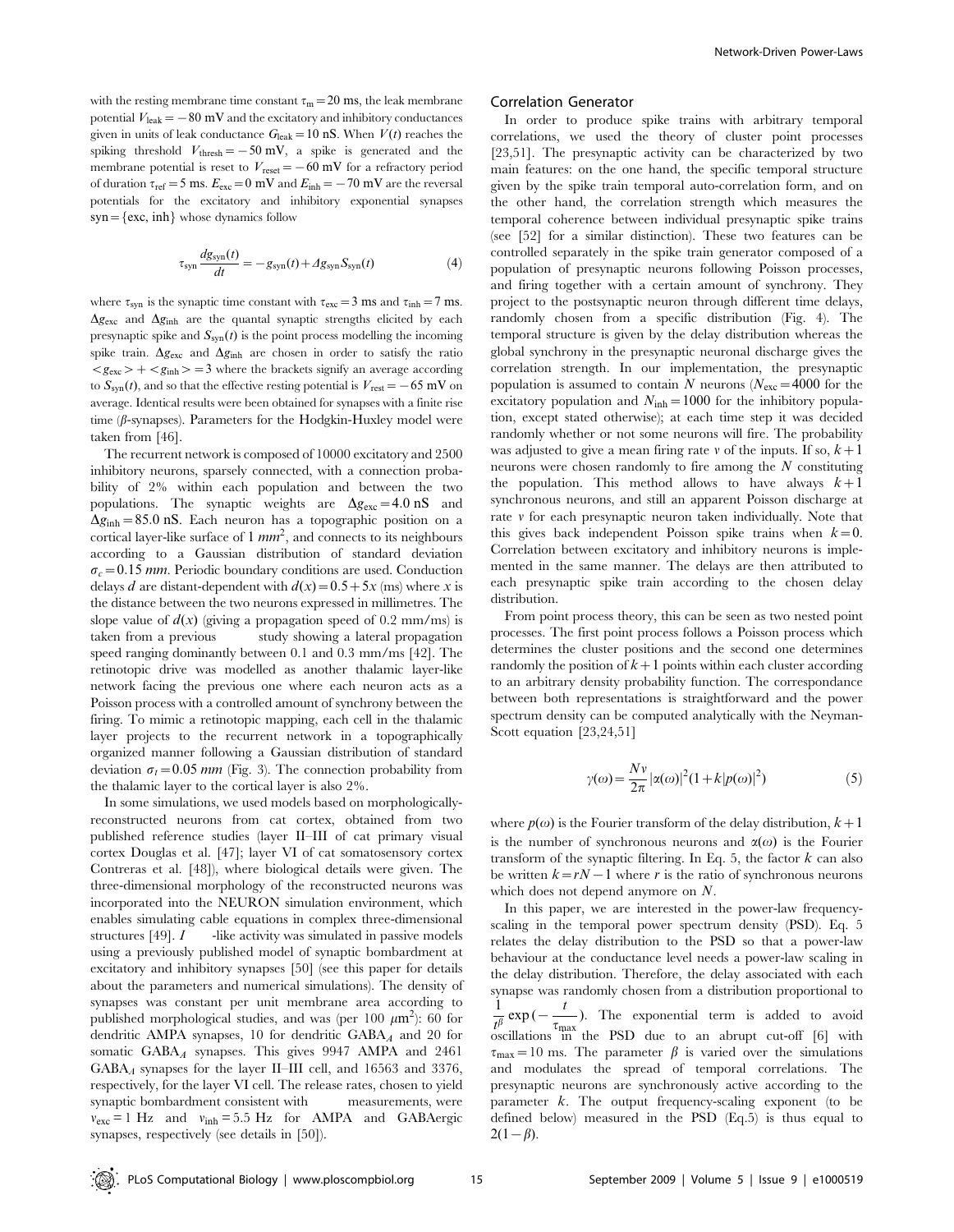## In vitro Preparation

I experiments were performed on 350  $\mu$ m-thick sagittal slices from the lateral portions of rat occipital cortex. Wistar Rats, 4–6 weeks old (CNRS, Gif-sur-Yvette), were anesthetized with sodium pentobarbital (30 mg/kg) before craniectomy and cortex removal. The slices were maintained in an interface style recording chamber at  $34-35^{\circ}$ C. Slices were prepared on a DSK microslicer (Ted Pella, Redding, CA) in a slice solution in which the NaCl was replaced with sucrose while maintaining an osmolarity of 314 mosM. During recording, the slices were incubated in slice solution containing (in mM) 126 NaCl, 2.5 KCl, 1.2  $MgSO<sub>4</sub>$ , 1.25 NaHPO<sub>4</sub>, 2 CaCl<sub>2</sub>, 26 NaHCO<sub>3</sub>, and 25 dextrose and aerated with 95%  $O_2$ -5%  $CO_2$  to a final pH of 7.4. After 30 minutes to 2 hours of recovery, intracellular recordings were performed in deep layers (layer IV–VI) in electrophysiologically identified regular spiking and intrinsically bursting cells. Micropipettes were filled with 1.2–2 M potassium acetate and 4 mM KCl and had resistances of 80–100 M after bevelling. The dynamic-clamp technique [53,54] coupled with an Active Electrode Compensation (AEC) method that we developed and validated recently

and [24] was used to inject computer-generated conductances in real neurons. The AEC method allows the removal in real time of electrode noise from intracellular voltage recordings. Dynamic-clamp experiments were run using the Real Time-NEURON environment [55], which is a modified version of NEURON 6.0 [49].

The dynamic-clamp protocol was used to insert the fluctuating conductances underlying synaptic noise in cortical neurons using the previous model, the post-synaptic neuron being now the recorded neuron, similar to a previous study [56]. The injected current is determined from the fluctuating excitatory and inhibitory conductances as well as from the difference of the membrane voltage from the respective reversal potentials.

# Power Spectrum Analysis

Spikes were removed from the original traces and replaced by a low-pass filtered version of the trace. To control the validity of this procedure, we compared whenever possible the power spectrum obtained from the interpolated trace with an identical trace generated without threshold. In all cases we observed that injecting a given conductance trace into a neuronal model and then removing the spikes gave the same power spectrum as injecting the same conductance in a neuronal model without spike threshold (Fig. S2). The spectra were computed with the multi-taper method [57], which allows a better estimation of the power-laws than the standard periodogram methods. Results were similar when using the Welch method and the Goertzel algorithm [58].

We then determined the frequency-scaling exponent by linear regression on a log-log representation of the PSD, for the range 75–200 Hz. Similar results were obtained for lower bounds above 50 Hz, and higher bounds below 200 Hz. Estimation of the scaling exponent from multifractal methods gave similar values. For the data, we also estimated the frequency-scaling exponent by fitting a generalized Lorentzian function [59], which gave equivalent relative values.

We chose to use the linear fit for its simplicity, and because it is easy to quantify the goodness of fit, and thus to assess the powerlaw scaling over the frequency band chosen. In comparison, the Lorentzian fit is very accurate when considering controlled models where the cut-off frequencies can be easily found or computed, but this model gave inaccurate results when applied to data because it can not account for the low frequency regime, which is strongly modulated by the stimulus. Finally, the multifractal analysis gave us no control over the goodness of fit. In the case of

the recurrent network, the fit was performed between 75 and 200 Hz. Using narrower bands gives similar results. In the

measurements, the absolute values of the frequency-scaling exponent displayed significant variations because of the available scaling region. Our study focused on the  $d \ a$  of the frequency-scaling, rather than on absolute values, the relative values of the frequency-scaling exponent are shown for

experiments and the corresponding models for each linear region of the PSD. For the model studies, unless otherwise mentioned, we systematically subtracted the value obtained for a classical Poisson input. For the study, the reference was the frequency-scaling exponent obtained with the input parameter  $\beta = 0.1$ , averaged over the different conditions tested. In this case, measuring the relative values also removed the cell-to-cell variability of the absolute values.

The total input conductance is reported to be about three times the leak conductance  $G_{\text{leak}}$  in the anaesthetized cat [26]. This is also what we used in our model and in the conductance injection

. As a consequence, the cut-off frequency of the synaptic and membrane filtering are below the frequency band used for our fitting (they did not exceed 75 Hz), and could not affect our estimates (this point is futher discussed in the Results section).

## Multifractal Analysis

The multifractal analysis characterizes the scaling behavior of a signal  $x(t)$  [60]. For each point  $t_0$ , the Hölder exponent  $H(t_0)$  is defined as the maximal value  $\alpha$  such that there exists a polynomial  $P(t)$ , with  $Deg(P) \leq |\alpha|$ , a positive constant C, and an interval around  $t_0$  where for any  $t$ 

$$
|x(t) - P(t - t_0)| \le C|t - t_0|^{\alpha}
$$
 (6)

This coefficient  $H(t_0)$  reflects the scaling behaviour around the point  $t_0$ . The singularity spectrum  $D(h)$  is the Haussdorf dimension of  $\{t : H(t) = h\}$ . It thus describes how the singularities are distributed in the signal. A particular example is the self-similar process (also called monofractal), where  $D(h) \neq 0$  only at one point H, where  $D(H)=1$ . The practical estimation of the singularity spectrum is made difficult by the finite size of the signal, and by its discrete nature. However, the wavelet formalism allows a robust estimation of  $\tau(q)$ , which is the Legendre transform of the singularity spectrum:

$$
D(\hbar) = \min_{q} \{ q\hbar - \tau(q) \}
$$
 (7)

In the case of a monofractal/scale-invariant process,  $\tau(q) = qH - 1$ , H being its unique Hölder exponent. This corresponds to a fractional Brownian process. Note that H is related to the PSD slope which is equal to  $-2H-1$ . The curvature of  $\tau(q)$  quantifies the deviation from monofractality. The slope and the curvature are respectively the first and second moments of the singularity spectrum. We used an algorithm based on wavelet leaders [20,61] which directly estimates these two values.

## Fano Factor and Power-Law in the Spiking Activity

Fano factors and power-laws on these Fano factors were measured as in [6]. To compute the Fano Factor for a given time bin, we counted the number of spikes in each time bin and took the ratio of the spike-count variance to the mean spike-count. The power-law was estimated by computing this Fano Factor over a large range of time bins. This function was then represented in a log-log scale, and the slope of the curve was estimated by linear regression. This gives the frequency-scaling exponent of the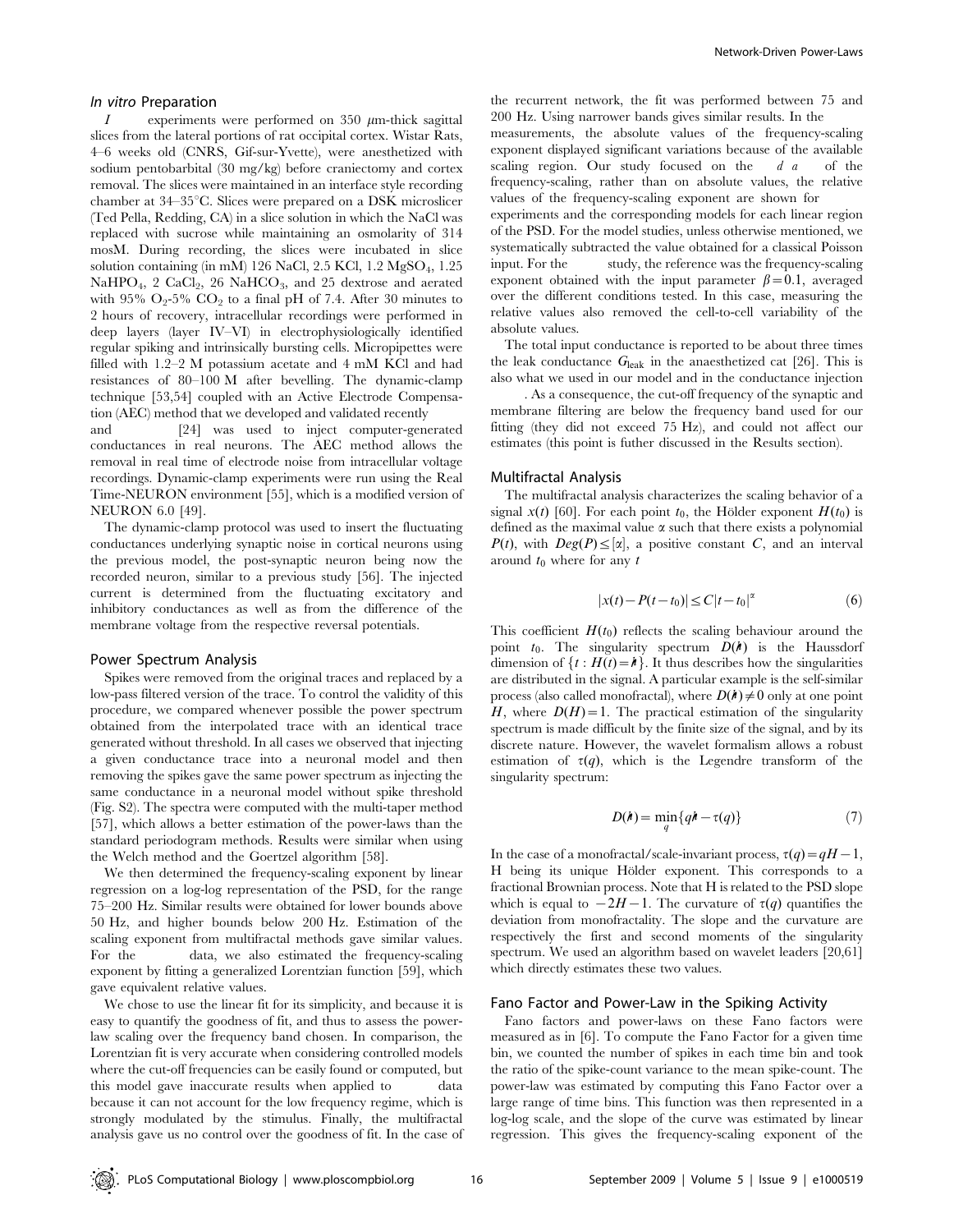spiking activity through the Fano Factor  $F(T) \propto T^{\alpha}$  where T is the time bin and  $\alpha$  the scaling exponent.

# Supporting Information

Figure S1 Effect of heterogeneous synaptic weights and synaptic waveform on the power law frequency scaling exponent.  $(A-B) V_m$ frequency-scaling exponent changes for different input frequencies n and for heterogeneous synaptic strengths. The synaptic strengths are randomly distributed for each incoming synaptic spike train according to a Gaussian distribution whose standard deviation is half the mean value in this case. These controls were performed with integrate-and-fire neurons (panel A) and Hodgkin-Huxley neurons (panel B). The synchrony percentage was kept a 6% and there was no correlation between excitatory and inhibitory synaptic inputs. Error bars are the standard deviation over the trials. The bold line represents the average across cells and trials. (C–D) Variation of the value of the frequency-scaling exponent at the membrane potential level for excitatory input only as a function of the parameters  $\beta_{\rm exc}$  and for  $\beta$ -synapses (r = 3%). (C) Illustration of the PSD modulation on a log-log scale for different values of the parameter  $\beta_{\text{exc}}$  ranging from 0 (light blue) to 1 (dark blue). In the inset, a stereotypic synaptic time course is represented (with a time rise of 1 ms). (D) Variation of the output frequencyscaling exponent with the  $\beta_{\text{exc}}$  parameter.

Found at: doi:10.1371/journal.pcbi.1000519.s001 (0.41 MB EPS)

Figure S2 Illustration of the spike filtering algorithm for neuron models with and without spiking mechanism. (A) Injection of correlated synaptic input to a HH model. Blue: raw trace; Red: after spike filtering. (B) Power spectra density corresponding to panel A. (C) injection of the same synaptic input in a COBA model without threshold (green), superimposed to the HH-spike-filtered trace plotted in panel A. (D) Power spectra density of the the two traces displayed in panel C: COBA without threshold and HH with spike filtered.

Found at: doi:10.1371/journal.pcbi.1000519.s002 (0.97 MB EPS)

Figure S3 Influence of the different integrative time constants on the PSD frequency scaling. (A)  $V_m$  power spectra for different levels of correlation in the input (blue: Poisson input; red: correlated input with  $k = 6\%$  and  $\beta = 0$ ). The level of conductance is low in this condition ( $G_{\text{tot}} = 0.23 G_{\text{leak}}$ ). The dotted coloured lines indicate the linear fits over the high frequency region delimited by the vertical dashed gray line. (B) same PSD, but for a very high conductance state (G<sub>tot</sub> =  $12G_{\rm leak}$ ). The four fits correspond to fit in different frequency bands, for the two PSDs. To illustrate more precisely the differential effect of the conductance state and of the input correlations on the frequency-scaling exponent, we show several examples of  $V_m$  power spectra for two different levels of global conductance regime, and two different  $\beta_{\text{inh}} = \beta_{\text{exc}}$  parameters. In the low conductance state (panel A), the power spectrum is composed of two linear regions separated by a unique cut-off,

## References

- 1. Georgopoulos AP, Schwartz AB, Kettner RE (1986) Neuronal population coding of movement direction. Science 233: 1416–1419.
- 2. Shadlen MN, Newsome WT (1998) The variable discharge of cortical neurons: implications for connectivity, computation, and information coding. J Neurosci 18: 3870–3896.
- Abeles M (1991) Corticonics: neural circuits of the cerebral cortex. Cambridge: Cambridge University Press.
- 4. Vaadia E, Haalman I, Abeles M, Bergman H, Prut Y, et al. (1995) Dynamics of neuronal interactions in monkey cortex in relation to behavioural events. Nature 373: 515–518.
- 5. Singer W, Gray CM (1995) Visual feature integration and the temporal correlation hypothesis. Annu Rev Neurosci 18: 555–586.

which is determined by the time constants of the synaptic and membrane filtering. In the very high conductance state (panel B), these two time constants are clearly different, so the power spectrum shows three linear regions separated by two cut-offs. Very large (and surely not plausible in biological conditions) changes of the conductance state thus displaced the second frequency cut-off, but still did not affect the relative slope in the linear regions. Decreasing the  $\beta$  parameter increases the slope over both frequency bands and relative changes of the frequencyscaling exponent have the same magnitude in these different regions. This shows that the relative modulation observed is not dependent on the specific frequency band chosen to estimate the PSD slope, since it can be observed over a large range of frequencies. Furthermore, this figure illustrates the differential effect of the conductance state, and of the correlation state, on the power spectrum. Opposite to the latter, the former does no affect the scaling exponent.

Found at: doi:10.1371/journal.pcbi.1000519.s003 (0.52 MB EPS)

Table S1 Frequency-scaling exponents for detailed neuron models. Neuron models were obtained from neuronal morphologies reconstructed from a layer III cell (upper table) and a layer VI cell (lower table) of the cat cerebral cortex (see methods). The frequency-scaling exponent is computed for different synaptic input firing rates and different levels of synchrony. Three levels of incoming synaptic activity have been considered, following (Destexhe & Paré, 1999) : a high-conductance state (HC) with  $v_{\rm exc} = 1$  Hz,  $v_{\rm inh} = 5.5$  Hz; a low-conductance state (LC) with  $v_{\rm exc} = v_{\rm inh} = 0.5$  Hz and a very low-conductance state (VLC) with  $v_{\rm exc} = v_{\rm inh} = 0.1$  Hz. Each condition was performed with two levels of synchrony between synaptic spike trains,  $r = 0\%$  and  $r = 1.5\%$ respectively. Frequency-scaling exponents barely changed with increasing firing rate for both uncorrelated and correlated inputs, for both cells. However, the frequency-scaling exponent was affected by the level of synchrony, as expected from our previous results. These simulations show that the relative modulations of the scaling exponent are mostly due to correlation changes, while conductance changes have a negligible effect.

Found at: doi:10.1371/journal.pcbi.1000519.s004 (0.01 MB PDF)

# Acknowledgments

We thank Gabriel Peyré and Philippe Ciuciu for help with the multifractal analysis, Cyril Monier for helpful discussions, Andrew Davison and Emily Caporello for comments on the manuscript and Axel Corjon for graphic assistance.

# Author Contributions

Conceived and designed the experiments: SEB OM PB TB YF. Performed the experiments: OM SB PB TB. Analyzed the data: SEB OM PY AD. Contributed reagents/materials/analysis tools: SEB OM PY TB AD YF. Wrote the paper: SEB OM AD YF.

- 6. Teich MC, Heneghan C, Lowen SB, Ozaki T, Kaplan E (1997) Fractal character of the neural spike train in the visual system of the cat. J Opt Soc Am A Opt Image Sci Vis 14: 529–546.
- 7. Maxim V, Sendur L, Fadili J, Suckling J, Gould R, et al. (2005) Fractional gaussian noise, functional mri and alzheimer's disease. Neuroimage 25: 141–158.
- 8. Beggs JM, Plenz D (2003) Neuronal avalanches in neocortical circuits. J Neurosci 23: 11167–11177.
- 9. Plenz D, Thiagarajan TC (2007) The organizing principles of neuronal avalanches: cell assemblies in the cortex? Trends Neurosci 30: 101–110.
- 10. Drew PJ, Abbott LF (2006) Models and properties of power-law adaptation in neural systems. J Neurophysiol 96: 826–833.